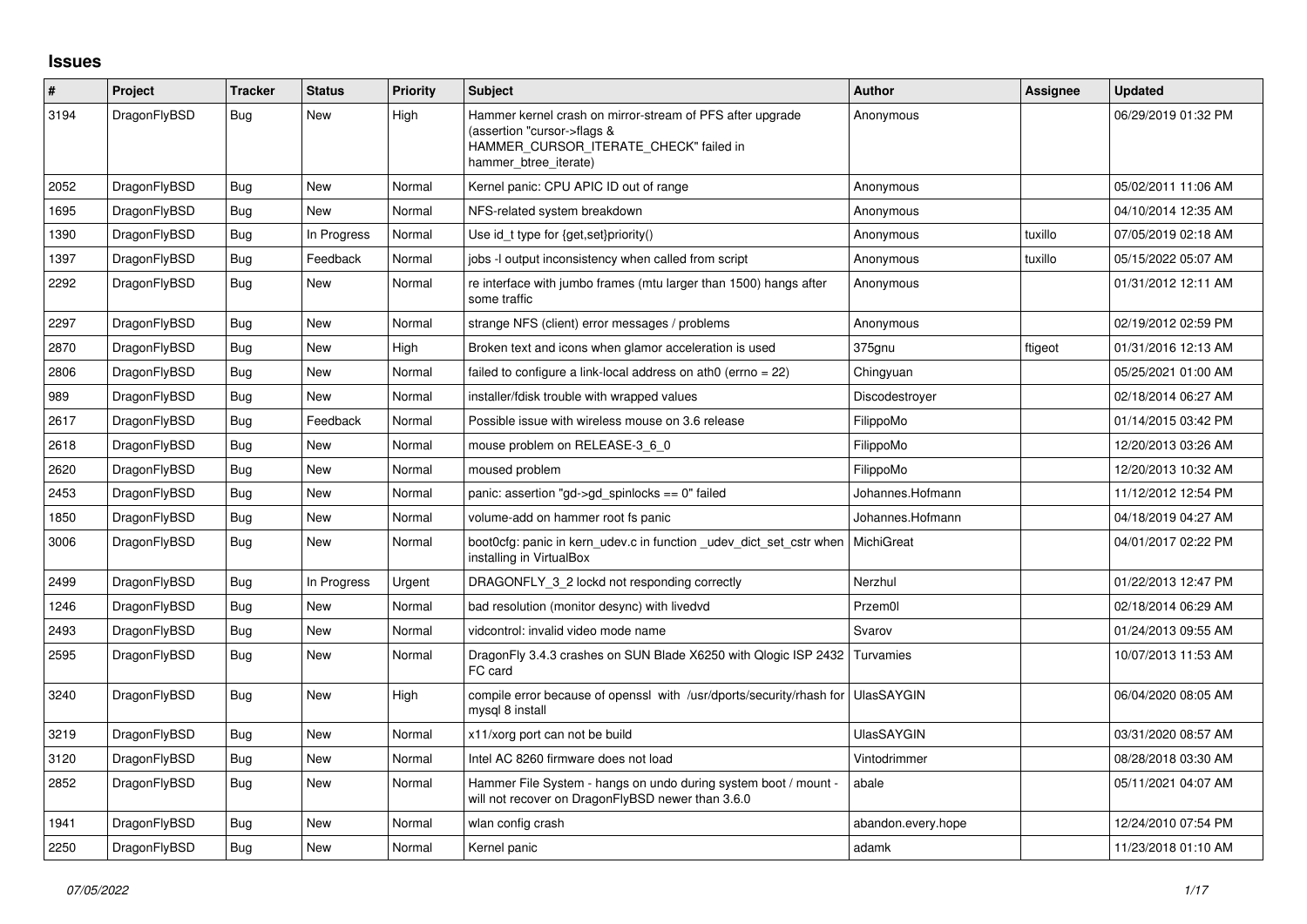| $\pmb{\#}$ | Project      | <b>Tracker</b> | <b>Status</b> | <b>Priority</b> | Subject                                                                                                                      | Author             | Assignee | <b>Updated</b>      |
|------------|--------------|----------------|---------------|-----------------|------------------------------------------------------------------------------------------------------------------------------|--------------------|----------|---------------------|
| 3299       | DragonFlyBSD | Bug            | In Progress   | Normal          | DragonFlyBSD reports utterly wrong uptime (most of the time, right<br>after booting in)                                      | adrian             |          | 11/11/2021 01:43 PM |
| 3301       | DragonFlyBSD | <b>Bug</b>     | <b>New</b>    | Normal          | Gkrellm from the packages is not showing logged in users in main<br>window, logged in users always $== 0$                    | adrian             |          | 01/08/2022 04:24 AM |
| 3300       | DragonFlyBSD | Bug            | <b>New</b>    | Normal          | Running Xvnc from TigerVNC package through the INETD daemon<br>in TCP WAIT mode fails hard                                   | adrian             |          | 01/08/2022 04:25 AM |
| 2210       | DragonFlyBSD | Bug            | New           | Normal          | Bugtracker cannot assign default project for new users                                                                       | ahuete.devel       |          | 11/17/2011 11:30 AM |
| 1824       | DragonFlyBSD | <b>Bug</b>     | Feedback      | Normal          | kernel panic, x86, 2.7.3.859.ge5104                                                                                          | akirchhoff135014   |          | 03/10/2013 07:49 AM |
| 1714       | DragonFlyBSD | <b>Bug</b>     | New           | Low             | hwpmc                                                                                                                        | alexh              | swildner | 08/18/2012 02:03 PM |
| 1921       | DragonFlyBSD | Bug            | In Progress   | Normal          | we miss mlockall                                                                                                             | alexh              | tuxillo  | 06/18/2022 04:08 AM |
| 2329       | DragonFlyBSD | Bug            | New           | Normal          | ibm x3550 & acpi                                                                                                             | ano                |          | 06/03/2014 11:37 AM |
| 2520       | DragonFlyBSD | Bug            | New           | Normal          | panic: assertion "IS_SERIALIZED((ifp->if_serializer))" failed in<br>if_default_serialize_assert at /usr/src/sys/net/if.c:437 | ano                |          | 03/09/2013 12:14 AM |
| 3278       | DragonFlyBSD | <b>Bug</b>     | <b>New</b>    | Normal          | Second screen image is distorted                                                                                             | arcade@b1t.name    |          | 07/10/2021 03:36 AM |
| 3311       | DragonFlyBSD | Bug            | New           | Low             | TrueCrypt support may cause kernel crash                                                                                     | arcade@b1t.name    |          | 04/29/2022 06:19 AM |
| 2878       | DragonFlyBSD | <b>Bug</b>     | <b>New</b>    | Low             | [fix] CCVER problem when using clang and cpu extensions<br>(intrinsics)                                                      | arcade@b1t.name    |          | 06/24/2016 04:25 AM |
| 2882       | DragonFlyBSD | Bug            | <b>New</b>    | Low             | bridge sends packets from individual interfaces                                                                              | arcade@b1t.name    |          | 01/09/2016 12:43 PM |
| 2877       | DragonFlyBSD | Bug            | New           | Low             | sed fails when working with UTF-8 locale and non-UTF symbols                                                                 | arcade@b1t.name    |          | 12/30/2015 11:20 AM |
| 3209       | DragonFlyBSD | Bug            | New           | Normal          | svc has some minor bugs                                                                                                      | arcade@b1t.name    |          | 10/24/2019 09:08 AM |
| 1148       | DragonFlyBSD | <b>Bug</b>     | In Progress   | Low             | BCM4311 wireless network adapter detected but not functional                                                                 | archimedes.gaviola |          | 05/11/2021 04:00 AM |
| 2107       | DragonFlyBSD | Bug            | New           | Normal          | 2.10.1 sata dvd drive issue                                                                                                  | ausppc             |          | 07/31/2011 08:41 PM |
| 331        | DragonFlyBSD | Bug            | In Progress   | Normal          | ftpsesame (aka Bridging S01E03)                                                                                              | bastyaelvtars      |          | 03/09/2013 12:28 PM |
| 3132       | DragonFlyBSD | Bug            | New           | Low             | unifdef mined                                                                                                                | bcallah            |          | 04/26/2018 08:34 PM |
| 1718       | DragonFlyBSD | Bug            | Feedback      | Normal          | IDE disk drive not detected by x86_64 2.6.1 Live CD                                                                          | bcox               |          | 11/27/2021 08:25 AM |
| 3281       | DragonFlyBSD | Bug            | <b>New</b>    | Normal          | Crash after leaving unattended for a while                                                                                   | bhaible            |          | 07/10/2021 03:32 AM |
| 3284       | DragonFlyBSD | Bug            | New           | Normal          | Wrong towlower() result for U+038A                                                                                           | bhaible            |          | 07/10/2021 03:34 AM |
| 3283       | DragonFlyBSD | Bug            | New           | Normal          | mknodat() cannot create FIFOs                                                                                                | bhaible            |          | 07/10/2021 03:34 AM |
| 3282       | DragonFlyBSD | <b>Bug</b>     | New           | Normal          | unexpected errno value from fopen()                                                                                          | bhaible            |          | 07/10/2021 03:34 AM |
| 1882       | DragonFlyBSD | <b>Bug</b>     | New           | Low             | Idea for handling new USB vendor/device codes                                                                                | bmk                |          | 10/20/2010 12:15 PM |
| 3101       | DragonFlyBSD | Bug            | <b>New</b>    | Low             | PFI CGI install not working in dragonflybsd 5.0.1 USB install                                                                | bnegre82           |          | 05/11/2021 04:14 AM |
| 3110       | DragonFlyBSD | <b>Bug</b>     | New           | Normal          | crash with ipfw3 under load                                                                                                  | bnegre82           |          | 12/09/2017 06:22 AM |
| 1594       | DragonFlyBSD | Bug            | <b>New</b>    | Normal          | Kernel panic during boot from Live CD on Dell E6400                                                                          | bodie              |          | 05/11/2021 03:54 AM |
| 1521       | DragonFlyBSD | Bug            | Feedback      | Normal          | amd64 2.4 livecd won't mount root at boot                                                                                    | bolapara           |          | 01/28/2018 03:45 AM |
| 2115       | DragonFlyBSD | Bug            | New           | Normal          | [msk] system freeze after receive some paquet                                                                                | bsdsx              |          | 08/22/2011 10:22 AM |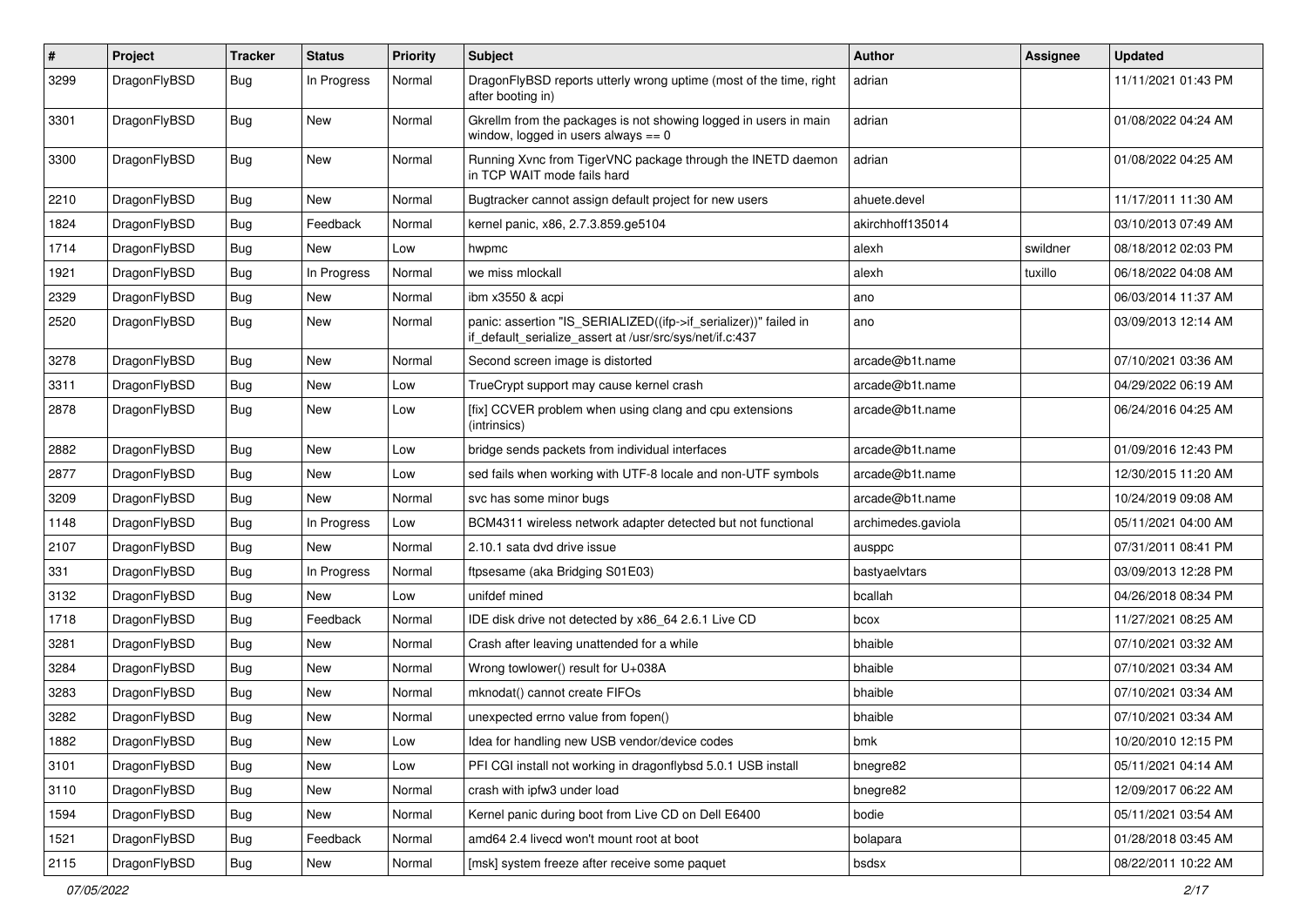| #    | Project      | <b>Tracker</b> | <b>Status</b> | <b>Priority</b> | <b>Subject</b>                                                                                                | <b>Author</b> | Assignee | <b>Updated</b>      |
|------|--------------|----------------|---------------|-----------------|---------------------------------------------------------------------------------------------------------------|---------------|----------|---------------------|
| 725  | DragonFlyBSD | Bug            | In Progress   | Low             | 'make distribution' fails w/'ro' /usr/obj                                                                     | c.turner      |          | 03/09/2013 01:01 PM |
| 2319 | DragonFlyBSD | <b>Bug</b>     | <b>New</b>    | Normal          | crypt/passwd forward compat                                                                                   | c.turner1     |          | 02/28/2012 12:39 PM |
| 2265 | DragonFlyBSD | <b>Bug</b>     | <b>New</b>    | Normal          | mbsrtowcs does not properly handle invalid mbstate t in ps                                                    | c.turner1     | swildner | 01/10/2012 07:56 PM |
| 1618 | DragonFlyBSD | Bug            | Feedback      | Normal          | collision for 'struct pmap' when using RPC and <sys user.h=""></sys>                                          | carenas       |          | 05/11/2021 04:05 AM |
| 3143 | DragonFlyBSD | <b>Bug</b>     | <b>New</b>    | Normal          | assertion "0" failed in hammer2_inode_xop_chain_sync                                                          | cbin          |          | 07/18/2018 12:50 PM |
| 2858 | DragonFlyBSD | Bug            | New           | Low             | Installer "Local or UTC" question should have "No" selected by<br>default.                                    | cgag          |          | 12/02/2015 01:18 PM |
| 2859 | DragonFlyBSD | Bug            | <b>New</b>    | Low             | Installer configuration menu always highlights "Select timezone", no<br>matter which step was last completed. | cgag          |          | 12/02/2015 01:54 PM |
| 3139 | DragonFlyBSD | Bug            | <b>New</b>    | Normal          | USB Mouse Does Not Work in DragonflyBSD guest on VirtualBox                                                   | chiguy1256    |          | 06/24/2018 10:14 PM |
| 3280 | DragonFlyBSD | <b>Bug</b>     | <b>New</b>    | Normal          | KMS console and i915(4) not working in 6.0                                                                    | cmusser       |          | 07/10/2021 03:35 AM |
| 2735 | DragonFlyBSD | Bug            | <b>New</b>    | Urgent          | iwn panics SYSSASSERT                                                                                         | cnb           |          | 05/11/2021 03:55 AM |
| 2736 | DragonFlyBSD | <b>Bug</b>     | <b>New</b>    | High            | kernel panics on acpi_timer_probe function                                                                    | cnb           |          | 05/11/2021 03:55 AM |
| 1481 | DragonFlyBSD | Bug            | Feedback      | Normal          | panic: assertion: kva p(buf) in soopt from kbuf (after ipfw pipe<br>show, 2.2.1-R)                            | combiner      |          | 05/11/2021 04:01 AM |
| 1198 | DragonFlyBSD | <b>Bug</b>     | New           | High            | DDB loops panic in db read bytes                                                                              | corecode      | tuxillo  | 05/11/2021 03:51 AM |
| 1469 | DragonFlyBSD | <b>Bug</b>     | In Progress   | Normal          | Hammer history security concern                                                                               | corecode      | tuxillo  | 05/11/2021 03:52 AM |
| 341  | DragonFlyBSD | <b>Bug</b>     | <b>New</b>    | Normal          | Vinum erroneously repors devices as busy                                                                      | corecode      | swildner | 01/21/2012 04:50 AM |
| 1287 | DragonFlyBSD | <b>Bug</b>     | Feedback      | Normal          | altg configuration doesn't work                                                                               | corecode      | tuxillo  | 05/11/2021 03:51 AM |
| 1442 | DragonFlyBSD | Bug            | New           | Normal          | blocking SIGSEGV and triggering a segment violation produces an<br>all CPU consuming process                  | corecode      | tuxillo  | 05/11/2021 03:52 AM |
| 1587 | DragonFlyBSD | <b>Bug</b>     | Feedback      | Normal          | can't gdb across fork                                                                                         | corecode      | tuxillo  | 05/11/2021 03:54 AM |
| 1584 | DragonFlyBSD | <b>Bug</b>     | In Progress   | Normal          | can't use ssh from jail: debug1: read_passphrase: can't open<br>/dev/tty: Device busy                         | corecode      | tuxillo  | 05/11/2021 03:53 AM |
| 1547 | DragonFlyBSD | <b>Bug</b>     | In Progress   | Normal          | disklabel64 automatic sizing                                                                                  | corecode      | tuxillo  | 05/11/2021 03:52 AM |
| 781  | DragonFlyBSD | <b>Bug</b>     | In Progress   | Normal          | fdisk uses wrong geometry on usb flash drives                                                                 | corecode      | tuxillo  | 05/11/2021 03:50 AM |
| 1307 | DragonFlyBSD | <b>Bug</b>     | In Progress   | Normal          | hammer tid -2 shows unexpected result                                                                         | corecode      |          | 10/18/2016 05:29 PM |
| 1474 | DragonFlyBSD | <b>Bug</b>     | New           | Normal          | ithread 1 unexpectedly rescheduled                                                                            | corecode      | tuxillo  | 05/11/2021 03:52 AM |
| 1475 | DragonFlyBSD | <b>Bug</b>     | In Progress   | Normal          | kernel blocks with low memory and syscons setting a high res mode<br>/ scrollback                             | corecode      | tuxillo  | 05/11/2021 03:52 AM |
| 911  | DragonFlyBSD | Bug            | Feedback      | Normal          | kldload/kernel linker can exceed malloc reserve and panic system                                              | corecode      | tuxillo  | 05/11/2021 03:51 AM |
| 1528 | DragonFlyBSD | <b>Bug</b>     | In Progress   | Normal          | ktrace does not show proper return values for pipe(2)                                                         | corecode      | tuxillo  | 05/11/2021 03:52 AM |
| 1556 | DragonFlyBSD | <b>Bug</b>     | New           | Normal          | many processes stuck in "hmrrcm", system unusable                                                             | corecode      | tuxillo  | 05/11/2021 03:52 AM |
| 1538 | DragonFlyBSD | Bug            | New           | Low             | mountroot should probe file systems                                                                           | corecode      | alexh    | 11/24/2010 06:35 PM |
| 1030 | DragonFlyBSD | Bug            | In Progress   | Normal          | msdosfs umount panic                                                                                          | corecode      | tuxillo  | 05/11/2021 03:51 AM |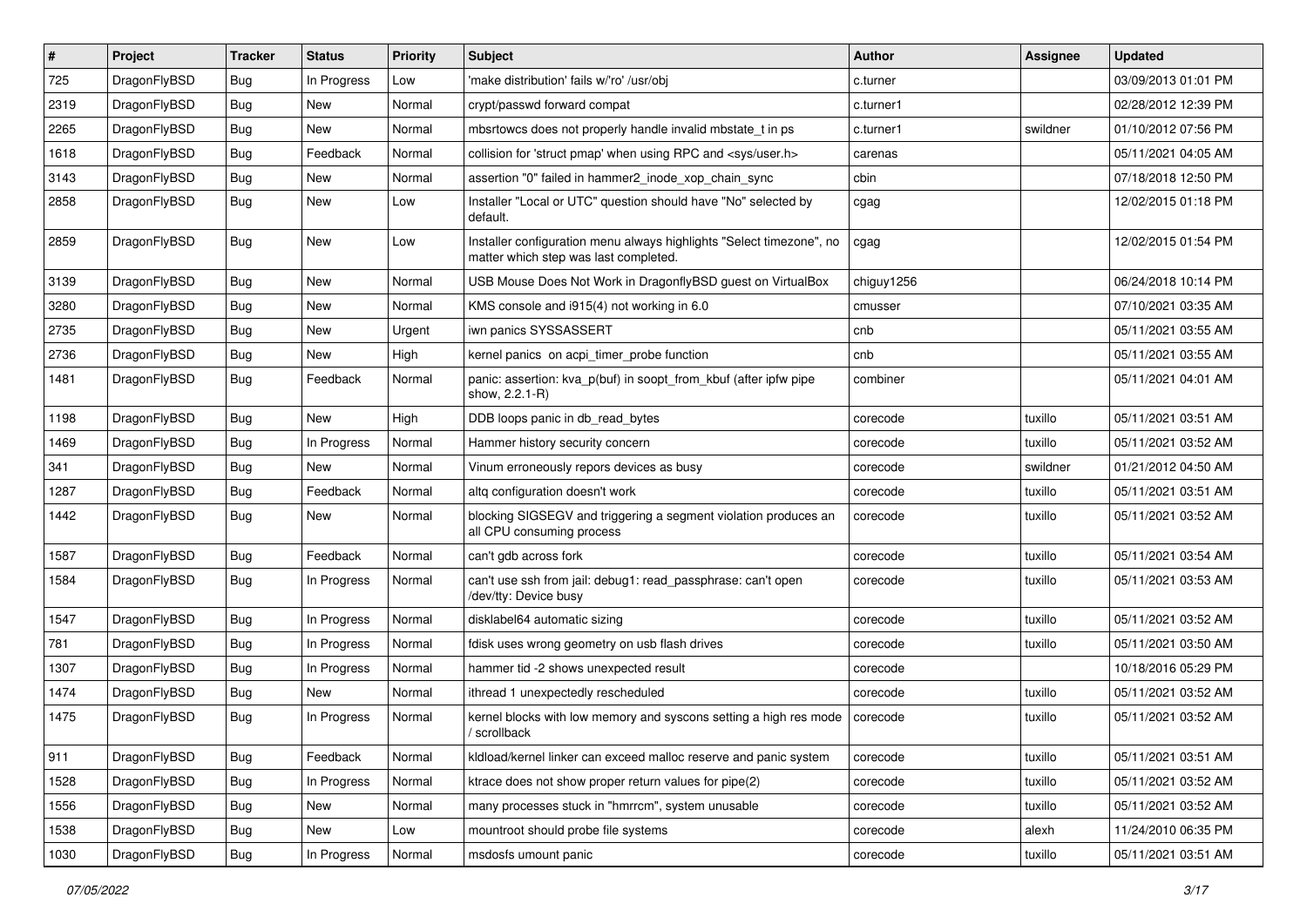| $\vert$ # | Project      | <b>Tracker</b> | <b>Status</b> | <b>Priority</b> | <b>Subject</b>                                                                                                                                            | <b>Author</b> | <b>Assignee</b> | <b>Updated</b>      |
|-----------|--------------|----------------|---------------|-----------------|-----------------------------------------------------------------------------------------------------------------------------------------------------------|---------------|-----------------|---------------------|
| 1583      | DragonFlyBSD | Bug            | In Progress   | Normal          | panic: assertion: cursor->trans->sync_lock_refs > 0 in<br>hammer_recover_cursor                                                                           | corecode      | tuxillo         | 05/11/2021 03:53 AM |
| 847       | DragonFlyBSD | <b>Bug</b>     | Feedback      | Normal          | processes getting stuck on mount point                                                                                                                    | corecode      | tuxillo         | 05/11/2021 03:50 AM |
| 1440      | DragonFlyBSD | Bug            | New           | Normal          | ptrace/gdb doesn't work after process blocks SIGTRAP                                                                                                      | corecode      | tuxillo         | 05/11/2021 03:52 AM |
| 901       | DragonFlyBSD | <b>Bug</b>     | Feedback      | Normal          | route show needs to get data from all cpus                                                                                                                | corecode      | tuxillo         | 05/11/2021 03:50 AM |
| 731       | DragonFlyBSD | <b>Bug</b>     | New           | Normal          | system freeze on "slice too large"                                                                                                                        | corecode      | tuxillo         | 06/25/2022 04:01 AM |
| 742       | DragonFlyBSD | Bug            | In Progress   | Normal          | umount problems with multiple mounts                                                                                                                      | corecode      | tuxillo         | 06/25/2022 04:02 AM |
| 2687      | DragonFlyBSD | <b>Bug</b>     | New           | Normal          | natacontrol software RAID in installer                                                                                                                    | csmelosky     |                 | 06/22/2014 12:03 PM |
| 3243      | DragonFlyBSD | Bug            | <b>New</b>    | Normal          | SMART status not reported properly for SSD disks                                                                                                          | daftaupe      |                 | 09/09/2020 11:03 PM |
| 2835      | DragonFlyBSD | Bug            | New           | Normal          | /usr/include/c++/5.0/bits/c++locale.h likes<br>POSIX C_SOURCE>=200809                                                                                     | davshao       |                 | 11/18/2015 03:40 AM |
| 2652      | DragonFlyBSD | Bug            | <b>New</b>    | Normal          | 189a0ff3761b47  ix: Implement MSI-X support locks up Lenovo<br>S10 Intel Atom n270                                                                        | davshao       |                 | 05/14/2014 01:55 AM |
| 2688      | DragonFlyBSD | Bug            | New           | Normal          | 67613368bdda7 Fix wrong checks for U4B presence Asrock Z77M<br>difficulty detecting USB keyboard                                                          | davshao       |                 | 06/28/2014 07:08 PM |
| 2994      | DragonFlyBSD | <b>Bug</b>     | New           | Normal          | Intermittent boot hangs after git: hammer - HAMMER Version 7                                                                                              | davshao       |                 | 03/30/2017 02:06 PM |
| 2414      | DragonFlyBSD | <b>Bug</b>     | In Progress   | Normal          | Lenovo S10 acpi freeze (not new)                                                                                                                          | davshao       |                 | 05/11/2021 04:13 AM |
| 3011      | DragonFlyBSD | <b>Bug</b>     | In Progress   | Normal          | dragonfly/sys/dev/netif/re/re.c: suspicious code?                                                                                                         | dcb           |                 | 07/29/2017 01:26 AM |
| 3018      | DragonFlyBSD | <b>Bug</b>     | New           | Normal          | sys/bus/u4b/wlan/if_run.c:5464]: (style) Redundant condition                                                                                              | dcb           |                 | 04/11/2017 11:26 AM |
| 3021      | DragonFlyBSD | Bug            | In Progress   | Normal          | sys/dev/drm/i915/i915_gem_stolen.c:115]: (error) Signed integer<br>overflow for expression '65535<<20'                                                    | dcb           |                 | 04/11/2017 12:46 PM |
| 3022      | DragonFlyBSD | <b>Bug</b>     | New           | Normal          | sys/dev/netif/ath/ath/if ath.c:2142: strange bitmask?                                                                                                     | dcb           |                 | 04/11/2017 11:49 AM |
| 3076      | DragonFlyBSD | Bug            | <b>New</b>    | Normal          | sys/dev/netif/ig hal/e1000 ich8lan.c:1594: sanity checking mixup?                                                                                         | dcb           |                 | 10/11/2017 01:58 AM |
| 3024      | DragonFlyBSD | Bug            | New           | Low             | sys/dev/netif/wi/if wi.c:1090]: (style) Redundant condition                                                                                               | dcb           |                 | 04/11/2017 11:56 AM |
| 3025      | DragonFlyBSD | Bug            | <b>New</b>    | Normal          | sys/dev/powermng/powernow/powernow.c:284: bad comparison?                                                                                                 | dcb           |                 | 09/23/2017 07:45 AM |
| 2708      | DragonFlyBSD | <b>Bug</b>     | <b>New</b>    | Normal          | unable to send TCP nor UDP on age(4) interface                                                                                                            | dermiste      |                 | 05/11/2021 03:54 AM |
| 1774      | DragonFlyBSD | Bug            | New           | Normal          | New IP header cleanup branch available for testing                                                                                                        | dillon        |                 | 05/15/2022 10:59 AM |
| 1336      | DragonFlyBSD | Bug            | In Progress   | Normal          | Still looking for reports of missed directory entries w/ HAMMER                                                                                           | dillon        |                 | 05/11/2021 04:00 AM |
| 1448      | DragonFlyBSD | Bug            | Feedback      | Normal          | panic: assertion: _tp->tt_msg->tt_cpuid == mycpuid in<br>tcp_callout_active tcp_output tcp_usr_send netmsg_pru_send<br>netmsg_service tcpmsg_service_loop | dillon        |                 | 05/11/2021 04:00 AM |
| 1429      | DragonFlyBSD | <b>Bug</b>     | Feedback      | Normal          | vkernel bug - "mfree: m->m_nextpkt != NULL"                                                                                                               | dillon        |                 | 05/11/2021 04:00 AM |
| 3117      | DragonFlyBSD | Bug            | New           | Normal          | Problem with colours if "intel" video-driver used                                                                                                         | dpostolov     |                 | 01/07/2018 11:35 PM |
| 3116      | DragonFlyBSD | <b>Bug</b>     | New           | Normal          | da0 detects on very big volume if to _remove_ usb install stick and<br>reboot on Intel NUC5PPYH                                                           | dpostolov     |                 | 01/07/2018 09:40 PM |
| 1181      | DragonFlyBSD | <b>Bug</b>     | In Progress   | Normal          | ACX111 panic                                                                                                                                              | elekktretterr |                 | 05/11/2021 04:00 AM |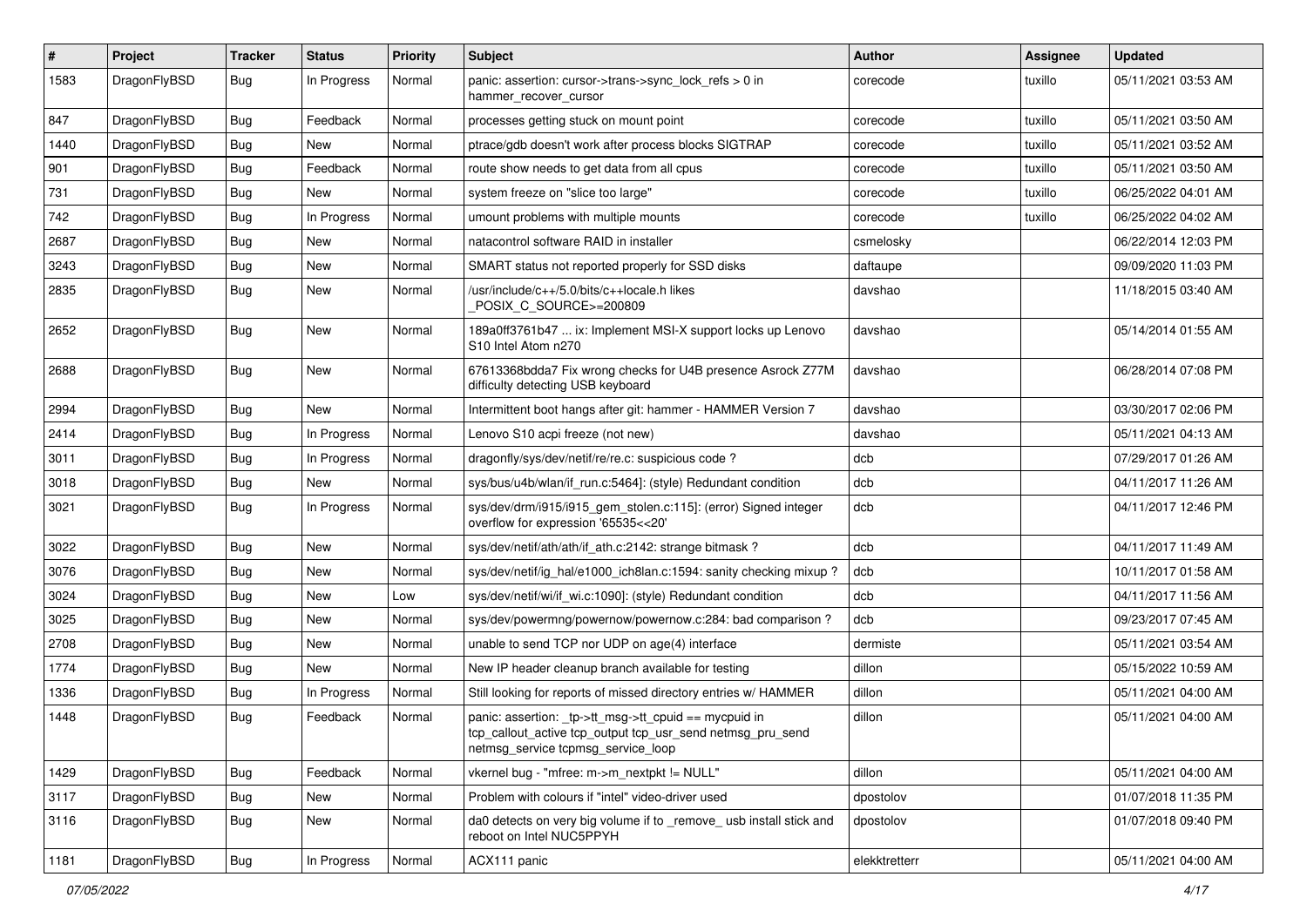| #    | Project      | <b>Tracker</b> | <b>Status</b> | <b>Priority</b> | Subject                                                                                                    | <b>Author</b> | Assignee | <b>Updated</b>      |
|------|--------------|----------------|---------------|-----------------|------------------------------------------------------------------------------------------------------------|---------------|----------|---------------------|
| 1669 | DragonFlyBSD | <b>Bug</b>     | In Progress   | Normal          | Drive wont open using button                                                                               | elekktretterr |          | 02/29/2012 12:05 PM |
| 1877 | DragonFlyBSD | Bug            | New           | Normal          | Freeze during 1st hammer cleanup after new install                                                         | elekktretterr |          | 05/15/2022 11:43 AM |
| 1456 | DragonFlyBSD | <b>Bug</b>     | Feedback      | Normal          | Microsoft wireless desktop problems                                                                        | elekktretterr |          | 01/15/2015 08:34 AM |
| 1463 | DragonFlyBSD | <b>Bug</b>     | New           | Normal          | Mountroot before drives are initialized                                                                    | elekktretterr |          | 12/07/2010 01:30 PM |
| 1668 | DragonFlyBSD | Bug            | Feedback      | Normal          | Power button not working                                                                                   | elekktretterr |          | 03/10/2013 06:22 AM |
| 1194 | DragonFlyBSD | <b>Bug</b>     | New           | Normal          | SCSI errors while trying to copy photos from my camera                                                     | elekktretterr |          | 01/14/2015 04:39 PM |
| 1613 | DragonFlyBSD | <b>Bug</b>     | Feedback      | Normal          | USB Keyboard not working on master                                                                         | elekktretterr |          | 05/11/2021 04:05 AM |
| 1454 | DragonFlyBSD | <b>Bug</b>     | Feedback      | Normal          | Unable to boot from external USB DVD drive                                                                 | elekktretterr |          | 05/11/2021 04:01 AM |
| 1634 | DragonFlyBSD | <b>Bug</b>     | New           | Normal          | panic: spin lock: 0xe4ad1320, indefinitive wait!                                                           | elekktretterr |          | 01/19/2015 03:21 AM |
| 1592 | DragonFlyBSD | Bug            | Feedback      | Normal          | AcpiOSUnmapMemory: Warning, deallocation did not track<br>allocation.                                      | eocallaghan   |          | 06/02/2014 07:45 AM |
| 1947 | DragonFlyBSD | Bug            | New           | Low             | GA-880GM-UD2H (rev. 1.3) AHCI fails to detect disks at the end of<br>the RAID controller                   | eocallaghan   |          | 11/27/2021 08:46 AM |
| 1831 | DragonFlyBSD | Bug            | Feedback      | High            | HAMMER "malloc limit exceeded" panic                                                                       | eocallaghan   | dillon   | 06/04/2022 04:38 AM |
| 1591 | DragonFlyBSD | <b>Bug</b>     | Feedback      | Normal          | Lenovo X301 hangs with AHCI Driver CMD TIMEOUT<br>STS=d0 <bsy></bsy>                                       | eocallaghan   |          | 05/11/2021 04:05 AM |
| 2161 | DragonFlyBSD | Bug            | New           | Normal          | Outdated xorg.conf file gets installed into etc and screws up mouse                                        | eocallaghan   |          | 10/27/2011 01:51 PM |
| 2158 | DragonFlyBSD | Bug            | <b>New</b>    | Normal          | iwn panics with assertion on boot.                                                                         | eocallaghan   |          | 10/24/2011 04:13 PM |
| 2164 | DragonFlyBSD | <b>Bug</b>     | New           | Normal          | panic on reboot from usb.                                                                                  | eocallaghan   |          | 10/27/2011 09:29 AM |
| 2254 | DragonFlyBSD | <b>Bug</b>     | <b>New</b>    | Normal          | panic: assertion "ref < &td->td_toks_end" failed in lwkt_gettoken at<br>/usr/src/sys/kern/lwkt_token.c:588 | eocallaghan   |          | 12/05/2011 10:21 PM |
| 2544 | DragonFlyBSD | Bug            | New           | Normal          | live DVD system boot (menu option 1) caused db> prompt on<br>PE1950                                        | estrabd       |          | 05/11/2021 03:54 AM |
| 2075 | DragonFlyBSD | <b>Bug</b>     | New           | Normal          | pflogd on x86_64                                                                                           | fanch         |          | 05/16/2011 04:04 PM |
| 2657 | DragonFlyBSD | Bug            | New           | High            | Needs acl to migrate our servers                                                                           | ferney        |          | 03/31/2014 11:37 AM |
| 2569 | DragonFlyBSD | Bug            | New           | Normal          | ctime NFS                                                                                                  | ferney        |          | 08/11/2013 04:35 AM |
| 979  | DragonFlyBSD | <b>Bug</b>     | Feedback      | Normal          | Failure-prone USB mass storage (SB600? msdosfs? CAM?)                                                      | floid         |          | 01/15/2015 08:38 AM |
| 1672 | DragonFlyBSD | <b>Bug</b>     | Feedback      | Normal          | panic (trap 12) around btree_search() in 2.4.1-RELEASE                                                     | floid         |          | 01/19/2015 03:36 AM |
| 846  | DragonFlyBSD | <b>Bug</b>     | Feedback      | Normal          | USB bugs:usb mouse can't used!                                                                             | frankning     |          | 01/15/2015 08:36 AM |
| 1899 | DragonFlyBSD | <b>Bug</b>     | New           | Normal          | Keyboard doesn't work                                                                                      | transm        |          | 05/15/2022 03:32 PM |
| 2416 | DragonFlyBSD | <b>Bug</b>     | New           | Normal          | ".' entry can be removed on mounted nfs filesystem                                                         | ftigeot       | tuxillo  | 06/03/2014 04:40 AM |
| 1923 | DragonFlyBSD | <b>Bug</b>     | New           | Normal          | Abysmal NFS performance with IPv6                                                                          | ftigeot       |          | 12/05/2010 09:34 PM |
| 2619 | DragonFlyBSD | <b>Bug</b>     | New           | Normal          | DragonFly 3.6 can't be installed on a 6TB volume                                                           | ftigeot       |          | 02/23/2014 11:55 PM |
| 2674 | DragonFlyBSD | <b>Bug</b>     | <b>New</b>    | Normal          | <b>GPT Support</b>                                                                                         | ftigeot       |          | 12/28/2015 02:54 PM |
| 2803 | DragonFlyBSD | <b>Bug</b>     | New           | Normal          | HAMMER: Warning: UNDO area too small!                                                                      | ftigeot       |          | 03/11/2015 03:42 PM |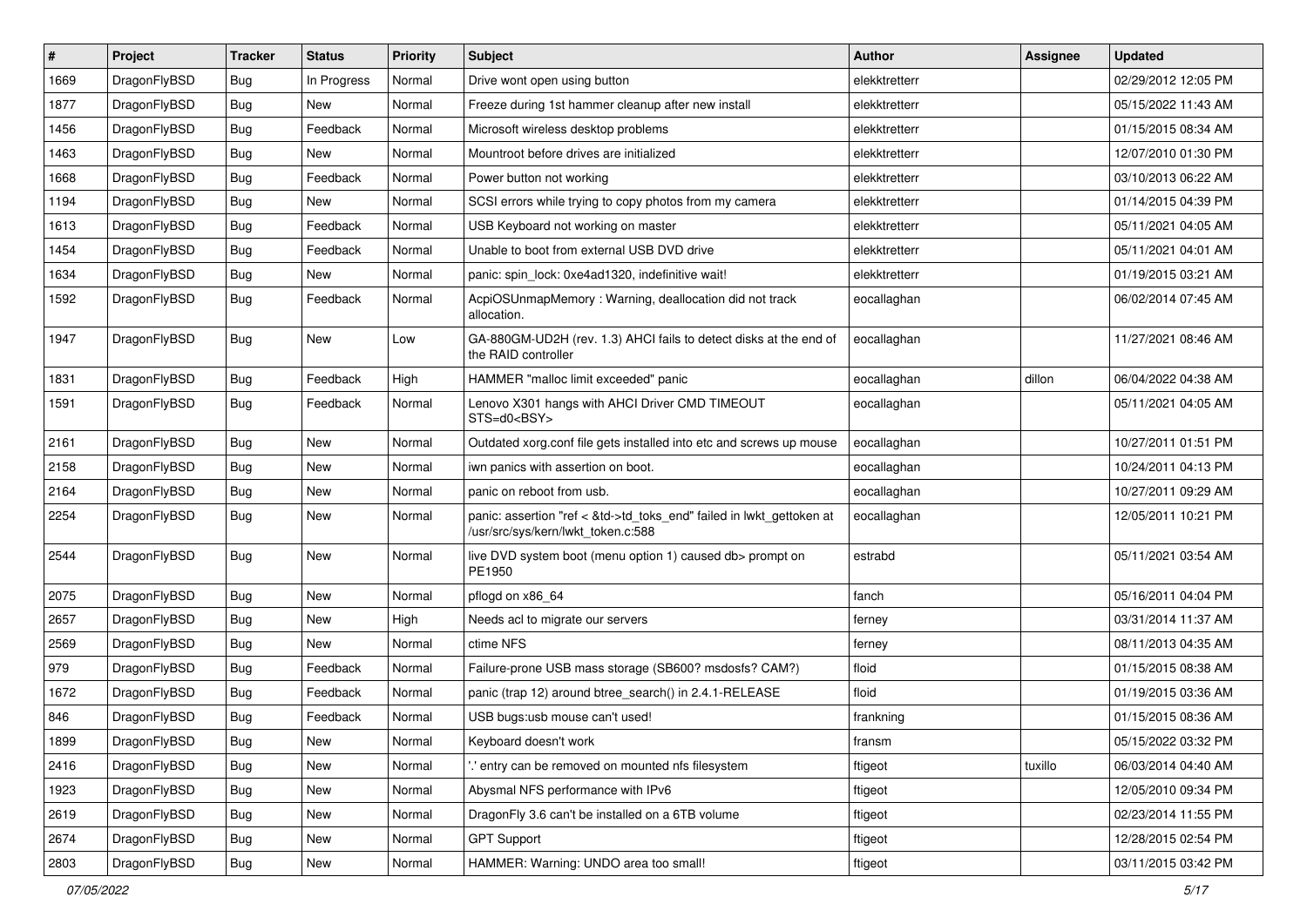| $\sharp$ | Project      | <b>Tracker</b> | <b>Status</b> | <b>Priority</b> | Subject                                                                                   | <b>Author</b> | Assignee  | <b>Updated</b>      |
|----------|--------------|----------------|---------------|-----------------|-------------------------------------------------------------------------------------------|---------------|-----------|---------------------|
| 2535     | DragonFlyBSD | <b>Bug</b>     | New           | Normal          | Imap processes apparentlt blocked on disk I/O                                             | ftigeot       |           | 04/02/2013 09:31 AM |
| 2051     | DragonFlyBSD | Bug            | New           | Normal          | No ipv6 lan route entry created on 2.10                                                   | ftigeot       |           | 04/21/2011 10:37 AM |
| 2037     | DragonFlyBSD | <b>Bug</b>     | Feedback      | Normal          | Panic Bad link elm while building packages                                                | ftigeot       | dillon    | 04/21/2011 07:20 AM |
| 2819     | DragonFlyBSD | Bug            | In Progress   | Normal          | Random micro system freezes after a week of uptime                                        | ftigeot       | dillon    | 08/16/2015 08:46 PM |
| 2403     | DragonFlyBSD | <b>Bug</b>     | <b>New</b>    | Low             | newfs - E doesn't handle /dev/serno device names properly                                 | ftigeot       |           | 08/17/2012 05:07 AM |
| 1826     | DragonFlyBSD | <b>Bug</b>     | <b>New</b>    | Normal          | panic during boot: assertion so->so_port  in tcp_input                                    | ftigeot       |           | 05/15/2022 11:05 AM |
| 1818     | DragonFlyBSD | <b>Bug</b>     | New           | Normal          | panic: Bad tailq NEXT (kqueue issue ?)                                                    | ftigeot       |           | 05/15/2022 11:40 AM |
| 1593     | DragonFlyBSD | <b>Bug</b>     | Feedback      | Normal          | panic: assertion: $ccb == ap > ap$ err $ccb$ in ahci put err $ccb$                        | ftigeot       | ftigeot   | 05/15/2022 05:09 AM |
| 2577     | DragonFlyBSD | <b>Bug</b>     | <b>New</b>    | Normal          | virtio-blk iops performance is cpu limited on high end devices                            | gjs278        | vsrinivas | 08/01/2013 02:28 PM |
| 3165     | DragonFlyBSD | Bug            | New           | Normal          | Looping at boot time                                                                      | gop           |           | 12/28/2018 01:04 PM |
| 2095     | DragonFlyBSD | <b>Bug</b>     | New           | Low             | Running installer post-install: Unsupported DFUI transport "                              | greenrd       |           | 06/26/2011 09:20 AM |
| 2094     | DragonFlyBSD | <b>Bug</b>     | <b>New</b>    | Normal          | Segfault when gdb printing backtrace from core dump                                       | greenrd       |           | 06/25/2011 04:14 PM |
| 1430     | DragonFlyBSD | Bug            | New           | Normal          | Buggy w(1)?                                                                               | hasso         | alexh     | 11/24/2010 08:09 AM |
| 1411     | DragonFlyBSD | <b>Bug</b>     | Feedback      | Normal          | Burning doesn't work with ahci(4)                                                         | hasso         | dillon    | 05/11/2021 04:00 AM |
| 1486     | DragonFlyBSD | <b>Bug</b>     | Feedback      | Normal          | Interrupt storm related to SATA DVD device                                                | hasso         |           | 05/11/2021 04:01 AM |
| 1502     | DragonFlyBSD | <b>Bug</b>     | In Progress   | Normal          | Lock while deleting files from nohistory HAMMER directories                               | hasso         |           | 03/10/2013 04:28 AM |
| 1428     | DragonFlyBSD | <b>Bug</b>     | Feedback      | Low             | POSIX.1e implementation is too old                                                        | hasso         | tuxillo   | 05/11/2021 04:00 AM |
| 884      | DragonFlyBSD | <b>Bug</b>     | In Progress   | High            | Performance/memory problems under filesystem IO load                                      | hasso         |           | 05/11/2021 03:50 AM |
| 1313     | DragonFlyBSD | <b>Bug</b>     | New           | Low             | Signal code in kernel needs major overhaul (signal queues,<br>si_code, si_addr)           | hasso         |           | 05/11/2021 04:00 AM |
| 1525     | DragonFlyBSD | <b>Bug</b>     | New           | Normal          | boehm-gc problems                                                                         | hasso         |           | 10/13/2012 07:13 PM |
| 1532     | DragonFlyBSD | <b>Bug</b>     | New           | Low             | jemalloc doesn't work on DragonFly                                                        | hasso         | sjg       | 08/02/2011 01:14 AM |
| 1563     | DragonFlyBSD | <b>Bug</b>     | Feedback      | Normal          | reset(1) doesn't reset terminal to the defaults                                           | hasso         |           | 03/10/2013 04:17 AM |
| 1982     | DragonFlyBSD | Bug            | New           | Low             | There is no linuxulator on x86-64                                                         | herrgard      |           | 05/31/2022 02:25 PM |
| 2125     | DragonFlyBSD | <b>Bug</b>     | New           | Normal          | Weird garbage in dmesg                                                                    | herrgard      |           | 08/30/2011 08:04 PM |
| 2680     | DragonFlyBSD | <b>Bug</b>     | New           | Low             | boot0cfg update makes box unbootable                                                      | herrgard      |           | 06/10/2014 06:02 AM |
| 2045     | DragonFlyBSD | <b>Bug</b>     | <b>New</b>    | Normal          | ral(4): Fatal trap 12: page fault while in kernel mode (two panics)                       | herrgard      |           | 11/03/2011 05:34 PM |
| 3189     | DragonFlyBSD | <b>Bug</b>     | <b>New</b>    | Normal          | Allow DragonFly Mail Agent to accept an alternate config via<br>command line switch       | iang          |           | 08/16/2021 12:42 AM |
| 3029     | DragonFlyBSD | <b>Bug</b>     | <b>New</b>    | Normal          | Running DflyBSD 4.8 on FreeBSD bhyve as a guest                                           | iron          |           | 05/13/2022 04:33 AM |
| 2604     | DragonFlyBSD | <b>Bug</b>     | <b>New</b>    | Normal          | dell laptop does not boot with LATEST                                                     | isenmann      |           | 11/20/2013 02:07 AM |
| 2746     | DragonFlyBSD | <b>Bug</b>     | New           | Normal          | some fraction of xterms started from the xmonad window manager<br>get killed with SIGALRM | isenmann      | profmakx  | 12/28/2014 02:51 AM |
| 2825     | DragonFlyBSD | <b>Bug</b>     | New           | High            | 3x dhclient = hanging system (objcache exhausted)                                         | jaccovonb     | sepherosa | 05/11/2021 03:55 AM |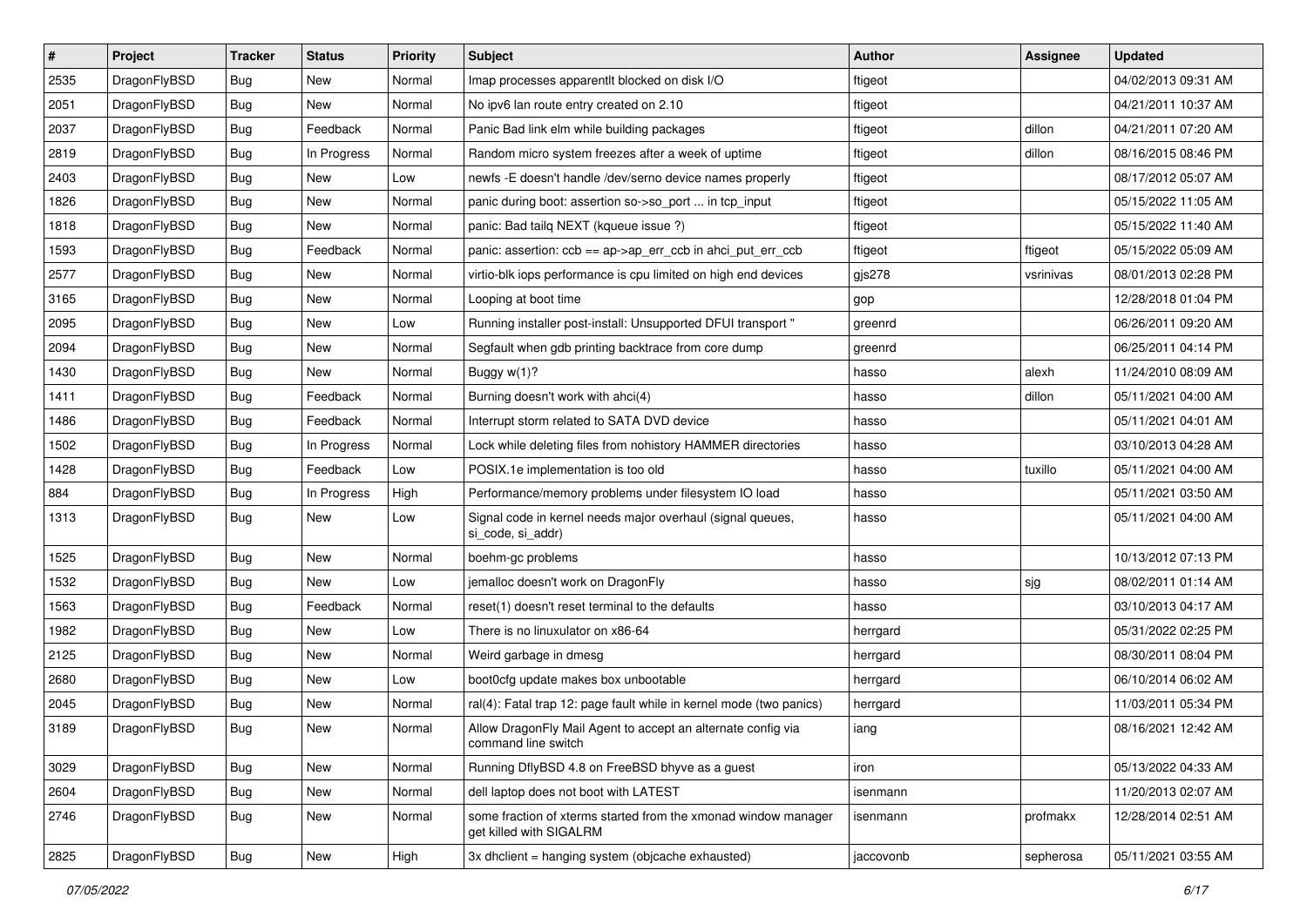| $\vert$ # | <b>Project</b> | <b>Tracker</b> | <b>Status</b> | <b>Priority</b> | <b>Subject</b>                                                                                             | Author          | Assignee | <b>Updated</b>      |
|-----------|----------------|----------------|---------------|-----------------|------------------------------------------------------------------------------------------------------------|-----------------|----------|---------------------|
| 3134      | DragonFlyBSD   | <b>Bug</b>     | <b>New</b>    | Normal          | RFC 3021 (/31 networks) appear to be unsupported                                                           | jailbird        |          | 05/16/2018 11:03 PM |
| 2308      | DragonFlyBSD   | Bug            | New           | Normal          | System freeze when unloading snd hda                                                                       | jaydg           |          | 02/19/2012 07:15 AM |
| 2369      | DragonFlyBSD   | <b>Bug</b>     | <b>New</b>    | Normal          | panic: Bad link elm 0xffffffe07edf6068 next->prev != elm                                                   | jaydg           |          | 08/15/2012 03:04 AM |
| 2353      | DragonFlyBSD   | Bug            | In Progress   | Normal          | panic: assertion "gd->gd spinlocks $wr == 0$ " failed in<br>bsd4 schedulerclock                            | jaydg           | alexh    | 11/28/2012 01:57 AM |
| 2731      | DragonFlyBSD   | <b>Bug</b>     | In Progress   | Normal          | Screen full of random colors when starting Xorg with Intel Haswell<br>HD Graphics P4600                    | ikatzmaier      |          | 11/12/2014 04:08 PM |
| 3089      | DragonFlyBSD   | <b>Bug</b>     | In Progress   | Normal          | vtnet(4) - disable TCP checksum offload by default                                                         | jlane           | vadaszi  | 05/11/2021 04:14 AM |
| 2890      | DragonFlyBSD   | <b>Bug</b>     | <b>New</b>    | Normal          | not able to boot usb installer on Toshiba Chromebook 2                                                     | johnnywhishbone |          | 02/22/2016 03:42 AM |
| 2391      | DragonFlyBSD   | <b>Bug</b>     | In Progress   | Normal          | System lock with ahci and acpi enabled on ATI RS690 chipset with<br>SMB600 sata controller                 | jorisgio        | vadaszi  | 06/03/2015 03:51 PM |
| 2712      | DragonFlyBSD   | <b>Bug</b>     | New           | Normal          | connect(2) returns EINVAL when retrying after ECONNREFUSED                                                 | jorisgio        |          | 08/14/2014 05:31 PM |
| 2568      | DragonFlyBSD   | <b>Bug</b>     | <b>New</b>    | Normal          | <b>AHCI</b> panic                                                                                          | josepht         |          | 06/07/2013 05:52 PM |
| 1330      | DragonFlyBSD   | <b>Bug</b>     | Feedback      | Normal          | Hammer, usb disk, SYNCHRONIZE CACHE failure                                                                | josepht         |          | 06/02/2014 04:56 AM |
| 1745      | DragonFlyBSD   | <b>Bug</b>     | Feedback      | Normal          | kmalloc panic                                                                                              | josepht         |          | 05/11/2021 04:05 AM |
| 2013      | DragonFlyBSD   | Bug            | In Progress   | Normal          | oversized DMA request loop                                                                                 | josepht         |          | 05/11/2021 04:06 AM |
| 1717      | DragonFlyBSD   | <b>Bug</b>     | Feedback      | Normal          | HAMMER panic in hammer cursor down()                                                                       | josepht1        |          | 05/11/2021 04:05 AM |
| 2153      | DragonFlyBSD   | <b>Bug</b>     | New           | Normal          | Too many unuseful warnings at boot                                                                         | juanfra684      |          | 10/18/2011 10:16 PM |
| 2245      | DragonFlyBSD   | Bug            | <b>New</b>    | Normal          | panic: assertion "ref < &td->td_toks_end" failed in lwkt_gettoken at<br>/usr/src/sys/kern/lwkt_token.c:588 | juanfra684      |          | 11/22/2011 07:41 PM |
| 2444      | DragonFlyBSD   | Bug            | New           | Normal          | Crash during Hammer overnight cleanup                                                                      | justin          |          | 11/04/2012 07:58 AM |
| 385       | DragonFlyBSD   | <b>Bug</b>     | Feedback      | Low             | Mail archive address removal                                                                               | justin          | justin   | 03/09/2013 11:24 AM |
| 3228      | DragonFlyBSD   | <b>Bug</b>     | New           | Low             | pfi kif unref: state refcount $\leq$ 0 in dmesg                                                            | justin          |          | 03/05/2021 06:39 AM |
| 2090      | DragonFlyBSD   | <b>Bug</b>     | Feedback      | Normal          | snd_hda does not support headphone automute                                                                | justin          |          | 03/29/2012 08:03 PM |
| 2645      | DragonFlyBSD   | Bug            | New           | Normal          | panic with dsched fq and ioprio                                                                            | jyoung15        |          | 02/20/2014 07:29 AM |
| 1727      | DragonFlyBSD   | <b>Bug</b>     | Feedback      | Normal          | CD boot panic (2.6.1) (usb?)                                                                               | kiril           |          | 05/15/2022 05:10 AM |
| 2529      | DragonFlyBSD   | <b>Bug</b>     | New           | Low             | Sundance network adapter is not detected and attached                                                      | kworr           |          | 03/25/2013 02:29 AM |
| 1916      | DragonFlyBSD   | <b>Bug</b>     | New           | Normal          | Constant crashes on x86 64 with UFS                                                                        | lentferj        |          | 11/21/2010 07:40 PM |
| 2421      | DragonFlyBSD   | <b>Bug</b>     | New           | High            | Kernel panic: vm_fault: page 0xc0f70000 not busy!                                                          | lentferj        |          | 10/03/2012 08:16 AM |
| 1939      | DragonFlyBSD   | <b>Bug</b>     | <b>New</b>    | Normal          | Panic on nightly build and stress test box                                                                 | lentferj        |          | 12/18/2010 08:41 AM |
| 2288      | DragonFlyBSD   | Bug            | Feedback      | Normal          | Random IO performance loss introduced since January 1st                                                    | lentferj        |          | 01/23/2013 04:21 PM |
| 2892      | DragonFlyBSD   | Bug            | New           | Normal          | swap pager: indefinite wait bufferf error                                                                  | <b>Ihmwzy</b>   |          | 02/21/2016 10:32 PM |
| 3310      | DragonFlyBSD   | <b>Bug</b>     | In Progress   | Normal          | NVMM+QEMU fail to boot with UEFI: Mem Assist Failed<br>[gpa=0xfffffff0]                                    | liweitianux     |          | 01/11/2022 03:22 PM |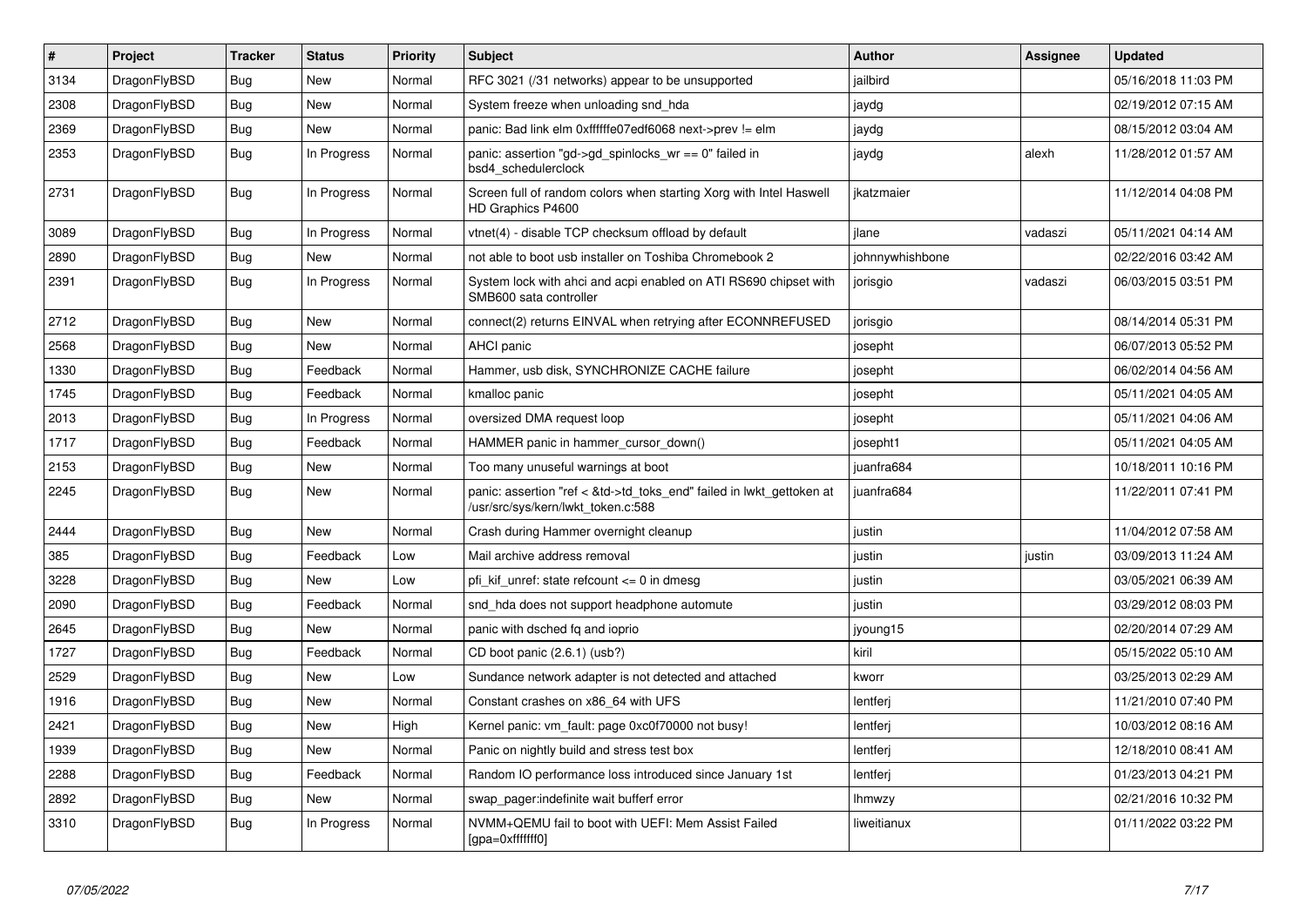| $\pmb{\#}$ | Project      | <b>Tracker</b> | <b>Status</b> | <b>Priority</b> | Subject                                                                                                 | <b>Author</b> | Assignee  | <b>Updated</b>      |
|------------|--------------|----------------|---------------|-----------------|---------------------------------------------------------------------------------------------------------|---------------|-----------|---------------------|
| 2917       | DragonFlyBSD | Bug            | New           | Normal          | da8: reading primary partition table: error accessing offset<br>000000000000 for 512                    | liweitianux   |           | 05/11/2021 08:43 PM |
| 3028       | DragonFlyBSD | <b>Bug</b>     | In Progress   | Normal          | installer: confusion of set/get disk encryption passphrase dialogs                                      | liweitianux   | tuxillo   | 06/03/2022 05:13 PM |
| 2565       | DragonFlyBSD | <b>Bug</b>     | <b>New</b>    | Normal          | "ifconfig ix0 up" panic                                                                                 | Itpig402a     |           | 06/03/2013 05:46 AM |
| 2434       | DragonFlyBSD | Bug            | <b>New</b>    | Normal          | BTX Halted - Boot fails on USB/GUI                                                                      | lucmv         |           | 10/17/2012 08:12 PM |
| 2808       | DragonFlyBSD | Bug            | New           | Normal          | X freeze by switching between X and VT - results in black screen                                        | lukesky333    |           | 05/11/2021 03:55 AM |
| 2531       | DragonFlyBSD | Bug            | New           | Normal          | camcontrol fails to disable APM                                                                         | m.lombardi85  |           | 03/23/2013 12:28 PM |
| 2370       | DragonFlyBSD | Bug            | New           | Normal          | panic: ffs valloc: dup alloc                                                                            | marino        | vsrinivas | 02/01/2013 09:28 AM |
| 2167       | DragonFlyBSD | Bug            | <b>New</b>    | Normal          | shutdown/reboot fails after uptime msg                                                                  | marino        |           | 11/28/2011 03:01 AM |
| 2092       | DragonFlyBSD | Bug            | <b>New</b>    | Normal          | Panic: Bad link elm 0x next->prev != elm                                                                | masterblaster | dillon    | 12/04/2011 12:49 PM |
| 2809       | DragonFlyBSD | Bug            | New           | Normal          | hammer mirror-stream                                                                                    | masu          |           | 04/10/2015 12:33 AM |
| 3035       | DragonFlyBSD | Bug            | New           | Normal          | panic: assertion "cpu >= 0 && cpu < ncpus" failed in netisr_cpuport<br>at /usr/src/sys/net/netisr2.h:87 | masu          |           | 05/11/2017 01:24 AM |
| 1860       | DragonFlyBSD | Bug            | Feedback      | Normal          | Panic while creating UFS fs on vn(4) for initrd                                                         | matthias      |           | 02/29/2012 07:16 AM |
| 2067       | DragonFlyBSD | Bug            | <b>New</b>    | Normal          | sound/pcm: "play interrupt timeout, channel dead"                                                       | matthiasr     |           | 05/11/2021 03:55 AM |
| 2598       | DragonFlyBSD | Bug            | New           | Normal          | i386 via USB Booting                                                                                    | mbzadegan     |           | 10/21/2013 02:28 AM |
| 2644       | DragonFlyBSD | Bug            | Feedback      | Normal          | 3.6.0-REL trap 9 on boot                                                                                | memmerto      |           | 11/27/2021 08:08 AM |
| 1293       | DragonFlyBSD | Bug            | <b>New</b>    | Normal          | 2.2.1-REL Installer Request                                                                             | mk            | tuxillo   | 05/11/2021 04:00 AM |
| 3235       | DragonFlyBSD | Bug            | New           | Normal          | Kernel panic in devfs vnops.c                                                                           | mneumann      |           | 04/28/2020 07:00 AM |
| 3111       | DragonFlyBSD | Bug            | In Progress   | High            | Mouse lags every second heavily under X11                                                               | mneumann      |           | 12/12/2017 09:46 PM |
| 3317       | DragonFlyBSD | Bug            | In Progress   | Normal          | Network vtnet0 not working on Hetzner cloud                                                             | mneumann      |           | 06/18/2022 03:55 AM |
| 2881       | DragonFlyBSD | Bug            | <b>New</b>    | Normal          | Pulseaudio hangs/resets system when starting X11                                                        | mneumann      |           | 01/09/2016 03:08 AM |
| 3222       | DragonFlyBSD | Bug            | New           | Normal          | gcc - undefined reference to '__atomic_load' (missing libatomic?)                                       | mneumann      |           | 02/08/2020 02:45 AM |
| 2788       | DragonFlyBSD | <b>Bug</b>     | New           | Normal          | ioctl GSLICEINFO: Not working for vnode slice                                                           | mneumann      |           | 02/12/2015 07:49 AM |
| 2972       | DragonFlyBSD | Bug            | <b>New</b>    | Normal          | ipfw3 "deny to me" does not work correctly                                                              | mneumann      |           | 12/27/2016 12:11 PM |
| 3218       | DragonFlyBSD | <b>Bug</b>     | New           | Normal          | Kernel panics are not sent to comconsole when booted over EFI                                           | mqudsi        |           | 12/02/2019 08:52 PM |
| 168        | DragonFlyBSD | Bug            | In Progress   | Normal          | Livelocked limit engaged while trying to setup IPW wireless                                             | mschacht      | sepherosa | 05/11/2021 04:05 AM |
| 1144       | DragonFlyBSD | Bug            | Feedback      | Normal          | Incorrect clock under KVM                                                                               | msylvan       |           | 03/09/2013 01:17 PM |
| 679        | DragonFlyBSD | <b>Bug</b>     | New           | Low             | Netgraph backward compatibility for old *LEN constants                                                  | nant          | nant      | 02/18/2014 05:45 AM |
| 2104       | DragonFlyBSD | <b>Bug</b>     | New           | Normal          | network configuration seg. fault on install CD                                                          | navratil      |           | 07/26/2011 07:55 AM |
| 2958       | DragonFlyBSD | Bug            | Feedback      | Normal          | Hammer FS dies during pruning after massive write load                                                  | neilb         |           | 10/11/2016 04:20 AM |
| 2957       | DragonFlyBSD | Bug            | Feedback      | Normal          | swapoff -a followed by swapon -a doesn't give your swap back                                            | neilb         |           | 10/09/2016 04:17 AM |
| 3215       | DragonFlyBSD | <b>Bug</b>     | New           | Normal          | Hang in tcdrain(3) after write(3)                                                                       | noloader      |           | 11/25/2019 03:08 PM |
| 2622       | DragonFlyBSD | <b>Bug</b>     | New           | Normal          | VAIO FIT15E fn keys support                                                                             | nonsolosoft   |           | 12/31/2013 01:31 AM |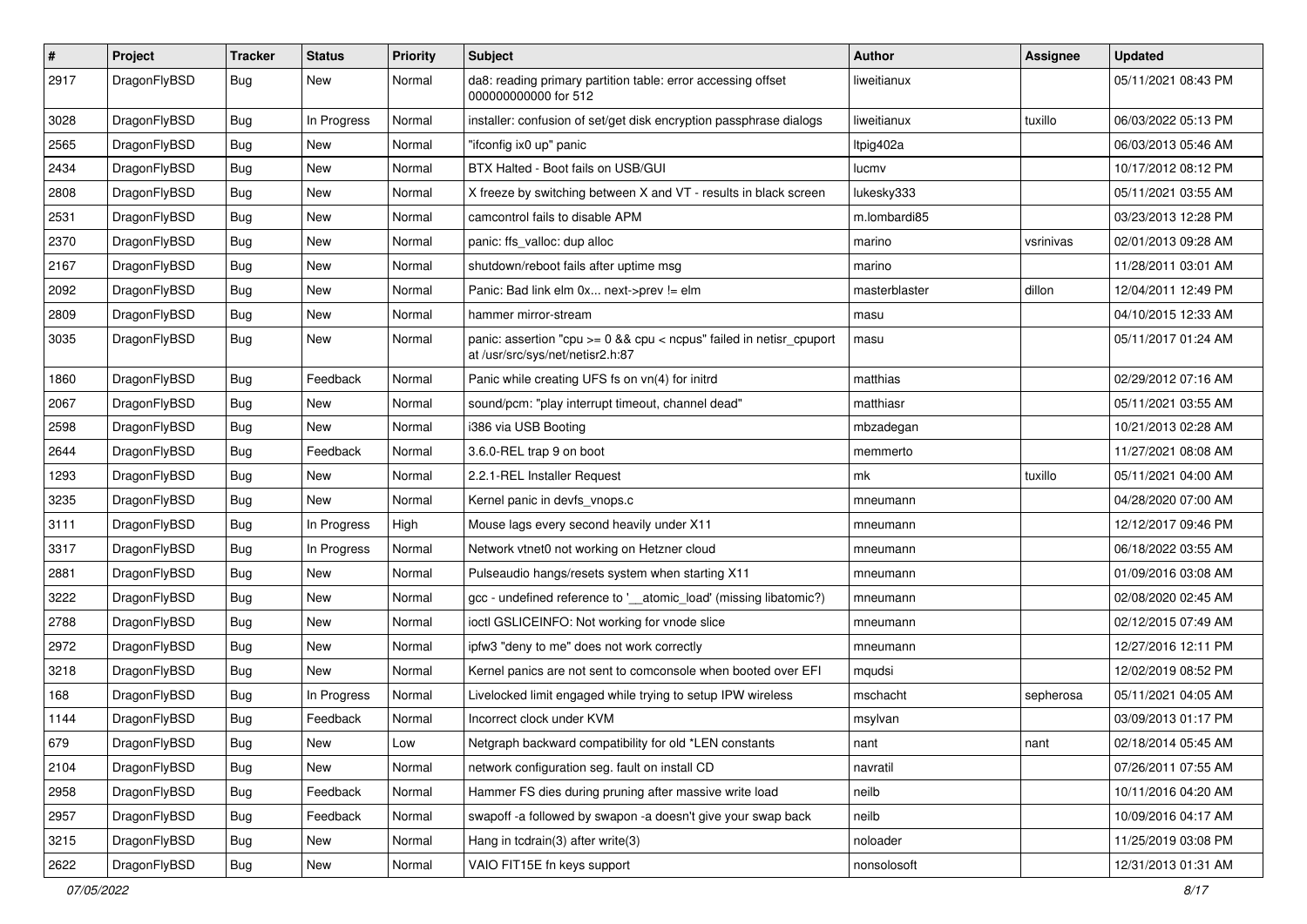| $\vert$ # | Project      | <b>Tracker</b> | <b>Status</b> | <b>Priority</b> | Subject                                                                                                            | <b>Author</b>          | Assignee | <b>Updated</b>      |
|-----------|--------------|----------------|---------------|-----------------|--------------------------------------------------------------------------------------------------------------------|------------------------|----------|---------------------|
| 2621      | DragonFlyBSD | <b>Bug</b>     | New           | Normal          | core dump using cdrom                                                                                              | nonsolosoft            |          | 12/27/2013 12:43 AM |
| 2182      | DragonFlyBSD | <b>Bug</b>     | New           | Normal          | if msk PHY FIFO underrun/overflow                                                                                  | nonsolosoft            |          | 09/03/2012 06:39 AM |
| 1193      | DragonFlyBSD | <b>Bug</b>     | New           | Normal          | kernel doesn't recognize cdrom drive                                                                               | nonsolosoft            |          | 01/25/2014 09:11 PM |
| 2412      | DragonFlyBSD | <b>Bug</b>     | New           | Normal          | wlan0 fails to get address via dhclient                                                                            | nonsolosoft            |          | 08/30/2012 05:55 AM |
| 3051      | DragonFlyBSD | Bug            | New           | Normal          | panic DragonFly v4.8.1-RELEASE by mounting a malformed NTFS<br>image [12.000]                                      | open.source@ribose.com |          | 08/14/2017 03:20 AM |
| 3052      | DragonFlyBSD | Bug            | New           | Normal          | panic DragonFly v4.8.1-RELEASE by mounting a malformed NTFS<br>image [64.000]                                      | open.source@ribose.com |          | 08/14/2017 03:22 AM |
| 3049      | DragonFlyBSD | Bug            | New           | Normal          | panic DragonFly v4.8.1-RELEASE by mounting a malformed<br>msdosfs image [12.128]                                   | open.source@ribose.com |          | 08/14/2017 02:53 AM |
| 2799      | DragonFlyBSD | <b>Bug</b>     | New           | Normal          | Fatal trap 12 caused by moused(8) -p/dev/cual0                                                                     | opvalues               |          | 03/04/2015 11:01 PM |
| 2802      | DragonFlyBSD | <b>Bug</b>     | New           | Normal          | USB Wifi urtwn0 crash from cd boot                                                                                 | opvalues               |          | 03/10/2015 01:07 AM |
| 3152      | DragonFlyBSD | <b>Bug</b>     | Feedback      | Normal          | Console's size in ttyv0 and single user mode is sticking to 80x25,<br>while ttyv1 can make use of the whole screen | overtime               |          | 02/24/2019 01:08 AM |
| 3107      | DragonFlyBSD | Bug            | New           | Low             | ACPI interrupt storm when loading i915 on Lenovo T460                                                              | oyvinht                |          | 07/15/2020 07:01 AM |
| 2874      | DragonFlyBSD | <b>Bug</b>     | New           | Normal          | make world DESTDIR=/emptydir fails                                                                                 | pascii                 |          | 12/25/2015 07:04 AM |
| 2117      | DragonFlyBSD | Bug            | New           | High            | ACPI and/or bce(4) problem with 2.11.0.673.g0d557 on HP DL380<br>G6                                                | pauska                 |          | 08/22/2011 10:15 AM |
| 599       | DragonFlyBSD | <b>Bug</b>     | New           | Urgent          | 1.9.0 reproducable panic                                                                                           | pavalos                |          | 12/22/2010 01:08 AM |
| 2898      | DragonFlyBSD | <b>Bug</b>     | New           | Normal          | <b>HAMMER</b> panic                                                                                                | pavalos                |          | 11/03/2018 07:05 AM |
| 2526      | DragonFlyBSD | <b>Bug</b>     | New           | Normal          | hammer cleanup doesn't run on first day of DST                                                                     | pavalos                |          | 10/18/2016 05:28 PM |
| 1946      | DragonFlyBSD | <b>Bug</b>     | New           | Normal          | ieee80211 panic                                                                                                    | pavalos                | josepht  | 01/27/2011 06:00 PM |
| 1949      | DragonFlyBSD | <b>Bug</b>     | New           | Normal          | iwn panic                                                                                                          | pavalos                |          | 01/30/2011 03:21 AM |
| 2008      | DragonFlyBSD | <b>Bug</b>     | New           | Normal          | lwkt setcpu remote: td->td flags 00800621 console flood                                                            | pavalos                |          | 03/06/2011 09:37 PM |
| 2099      | DragonFlyBSD | <b>Bug</b>     | New           | Normal          | page fault panic in vm system                                                                                      | pavalos                |          | 07/10/2011 08:51 AM |
| 1769      | DragonFlyBSD | <b>Bug</b>     | <b>New</b>    | Normal          | panic: assertion: _tp->tt_msg->tt_cpuid == mycpuid in<br>tcp callout active                                        | pavalos                | sjg      | 05/15/2022 11:07 AM |
| 2048      | DragonFlyBSD | <b>Bug</b>     | New           | Normal          | panic: ffs_sync: rofs mod                                                                                          | pavalos                |          | 04/12/2011 05:45 AM |
| 1969      | DragonFlyBSD | <b>Bug</b>     | <b>New</b>    | Normal          | pf-related network problem                                                                                         | pavalos                | lentferj | 02/01/2011 06:57 PM |
| 2199      | DragonFlyBSD | Bug            | <b>New</b>    | Normal          | screen segfaults if utmpx isn't present                                                                            | pavalos                |          | 11/15/2011 10:52 PM |
| 2248      | DragonFlyBSD | Bug            | New           | Normal          | sysctl panic                                                                                                       | pavalos                |          | 11/23/2011 06:23 PM |
| 3226      | DragonFlyBSD | <b>Bug</b>     | New           | Normal          | Xorg freezes in vm: thread stuck in "objtrm1"                                                                      | peeter                 |          | 04/08/2020 02:10 AM |
| 2970      | DragonFlyBSD | <b>Bug</b>     | New           | Normal          | kernel 4.7: "Is -l" causes panic on UDF filesystem: "bgetvp -<br>overlapping buffer"                               | peeter                 |          | 12/21/2016 02:46 AM |
| 1943      | DragonFlyBSD | <b>Bug</b>     | New           | Normal          | hammer assertion panic                                                                                             | peter                  |          | 12/27/2010 12:45 AM |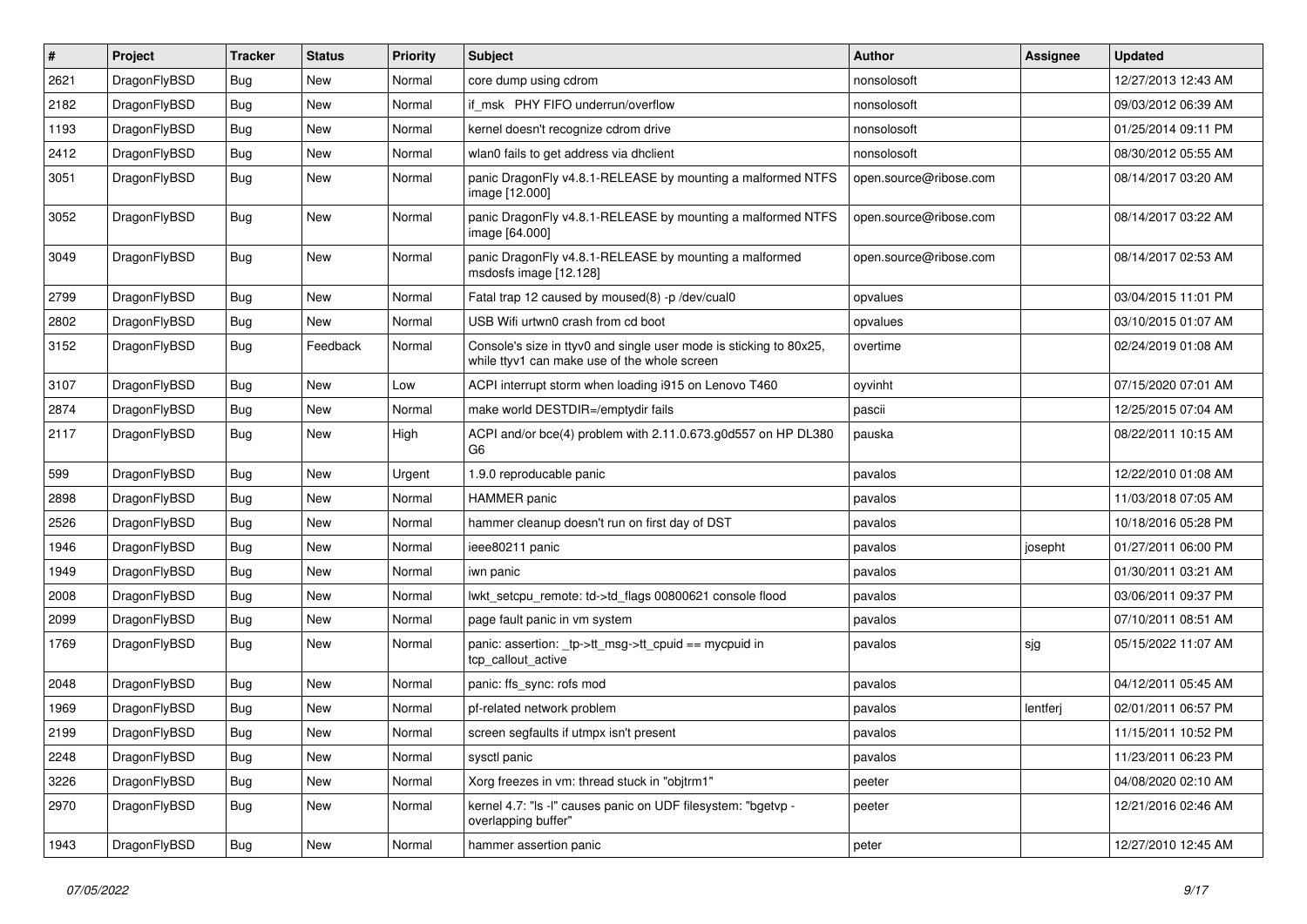| $\sharp$ | Project      | <b>Tracker</b> | <b>Status</b> | <b>Priority</b> | Subject                                                                                                                                                                                           | <b>Author</b> | <b>Assignee</b> | <b>Updated</b>      |
|----------|--------------|----------------|---------------|-----------------|---------------------------------------------------------------------------------------------------------------------------------------------------------------------------------------------------|---------------|-----------------|---------------------|
| 1990     | DragonFlyBSD | Bug            | <b>New</b>    | Normal          | /mnt too large to mount                                                                                                                                                                           | peur.neu      |                 | 02/16/2011 11:24 PM |
| 1951     | DragonFlyBSD | Bug            | New           | Normal          | dma_timeouts at phyaddr on a good hdd                                                                                                                                                             | peur.neu      |                 | 01/04/2011 07:12 AM |
| 2816     | DragonFlyBSD | Bug            | New           | Normal          | A multitasking process being debugged can get stuck                                                                                                                                               | phma          |                 | 05/19/2015 03:57 AM |
| 2611     | DragonFlyBSD | Bug            | <b>New</b>    | Normal          | Change in IP address results in network not working                                                                                                                                               | phma          |                 | 12/05/2013 07:55 PM |
| 3247     | DragonFlyBSD | Bug            | New           | Normal          | Kernel panic doing nothing much                                                                                                                                                                   | phma          |                 | 09/12/2020 11:40 PM |
| 2311     | DragonFlyBSD | Bug            | <b>New</b>    | Normal          | Xorg crash having something to do with drm                                                                                                                                                        | phma          |                 | 02/22/2012 09:59 AM |
| 2306     | DragonFlyBSD | Bug            | New           | Normal          | a crash starts the kernel debugger in text mode, but just reboots in X                                                                                                                            | phma          |                 | 02/11/2012 08:02 PM |
| 2389     | DragonFlyBSD | Bug            | <b>New</b>    | Normal          | computer crashed while listing processes                                                                                                                                                          | phma          |                 | 06/18/2012 02:49 PM |
| 2547     | DragonFlyBSD | Bug            | New           | High            | crashed while doing a dry run of pkg_rolling-replace                                                                                                                                              | phma          |                 | 04/18/2013 10:40 PM |
| 2387     | DragonFlyBSD | Bug            | <b>New</b>    | Normal          | hammer ignores -t during dedup                                                                                                                                                                    | phma          |                 | 06/17/2012 12:30 PM |
| 2552     | DragonFlyBSD | Bug            | New           | Low             | hammer recovery should indicate progress                                                                                                                                                          | phma          |                 | 05/03/2013 12:13 AM |
| 1559     | DragonFlyBSD | Bug            | New           | Normal          | kernel trap                                                                                                                                                                                       | phma          |                 | 11/27/2021 08:43 AM |
| 2331     | DragonFlyBSD | Bug            | <b>New</b>    | Normal          | reading mouse mode from unopen file descriptor hangs mouse<br>driver                                                                                                                              | phma          |                 | 03/14/2012 09:43 AM |
| 2557     | DragonFlyBSD | Bug            | New           | Normal          | stock 3.4.1 kernel halts during booting if dm and dm_target_crypt<br>are loaded and RAID controller is present                                                                                    | phma          |                 | 05/12/2013 10:38 PM |
| 3298     | DragonFlyBSD | <b>Bug</b>     | New           | Normal          | Running "w" and having logged in via XDM through VNC, "w" prints<br>an extra error message                                                                                                        | piecuch       |                 | 10/25/2021 09:16 AM |
| 3302     | DragonFlyBSD | Bug            | New           | Normal          | Will not boot on System76 Lemur Pro (lemp10)                                                                                                                                                      | piecuch       |                 | 11/03/2021 10:21 AM |
| 3238     | DragonFlyBSD | Bug            | New           | Normal          | race conditions when printing from vkernel console                                                                                                                                                | piecuch       |                 | 05/19/2020 02:50 PM |
| 3239     | DragonFlyBSD | Bug            | New           | Normal          | unable to SIGKILL glitched emacs                                                                                                                                                                  | piecuch       |                 | 05/26/2020 03:30 AM |
| 2496     | DragonFlyBSD | Bug            | New           | Normal          | NTFS malloc limit exceeded                                                                                                                                                                        | plasmob       | tuxillo         | 02/19/2013 08:47 AM |
| 1101     | DragonFlyBSD | Bug            | Feedback      | Normal          | ohci related panic                                                                                                                                                                                | polachok      |                 | 05/11/2021 04:00 AM |
| 3245     | DragonFlyBSD | <b>Bug</b>     | New           | Normal          | panic: free: guard1x fail, i915 load from loader.conf                                                                                                                                             | polachok      |                 | 08/21/2020 10:36 AM |
| 570      | DragonFlyBSD | <b>Bug</b>     | Feedback      | Normal          | 1.8.x: ACPI problems                                                                                                                                                                              | qhwt+dfly     |                 | 06/02/2014 03:45 AM |
| 1577     | DragonFlyBSD | Bug            | Feedback      | Normal          | panic: assertion: leaf->base.obj_id == ip->obj_id in<br>hammer_ip_delete_range                                                                                                                    | qhwt+dfly     |                 | 05/11/2021 04:01 AM |
| 1368     | DragonFlyBSD | Bug            | In Progress   | Normal          | suspend signal race?                                                                                                                                                                              | qhwt+dfly     |                 | 05/11/2021 03:51 AM |
| 1387     | DragonFlyBSD | Bug            | Feedback      | Normal          | zero-size malloc and ps: kvm getprocs: Bad address                                                                                                                                                | qhwt+dfly     |                 | 05/11/2021 04:00 AM |
| 1876     | DragonFlyBSD | <b>Bug</b>     | New           | Normal          | devfs in jail + logging out from console(ttyv1+) -> panic                                                                                                                                         | qhwt.dfly     | tuxillo         | 05/31/2022 03:24 PM |
| 1942     | DragonFlyBSD | <b>Bug</b>     | <b>New</b>    | Normal          | locking against myself in getcacheblk()?                                                                                                                                                          | qhwt.dfly     |                 | 05/31/2022 02:15 PM |
| 1917     | DragonFlyBSD | Bug            | <b>New</b>    | Normal          | panic: assertion: (RB_EMPTY(&ip->rec_tree) && (ip->flags &<br>HAMMER_INODE_XDIRTY) == 0)    (!RB_EMPTY(&ip->rec_tree)<br>&& (ip->flags & HAMMER_INODE_XDIRTY) != 0) in<br>hammer_flush_inode_done | qhwt.dfly     |                 | 11/24/2010 03:23 AM |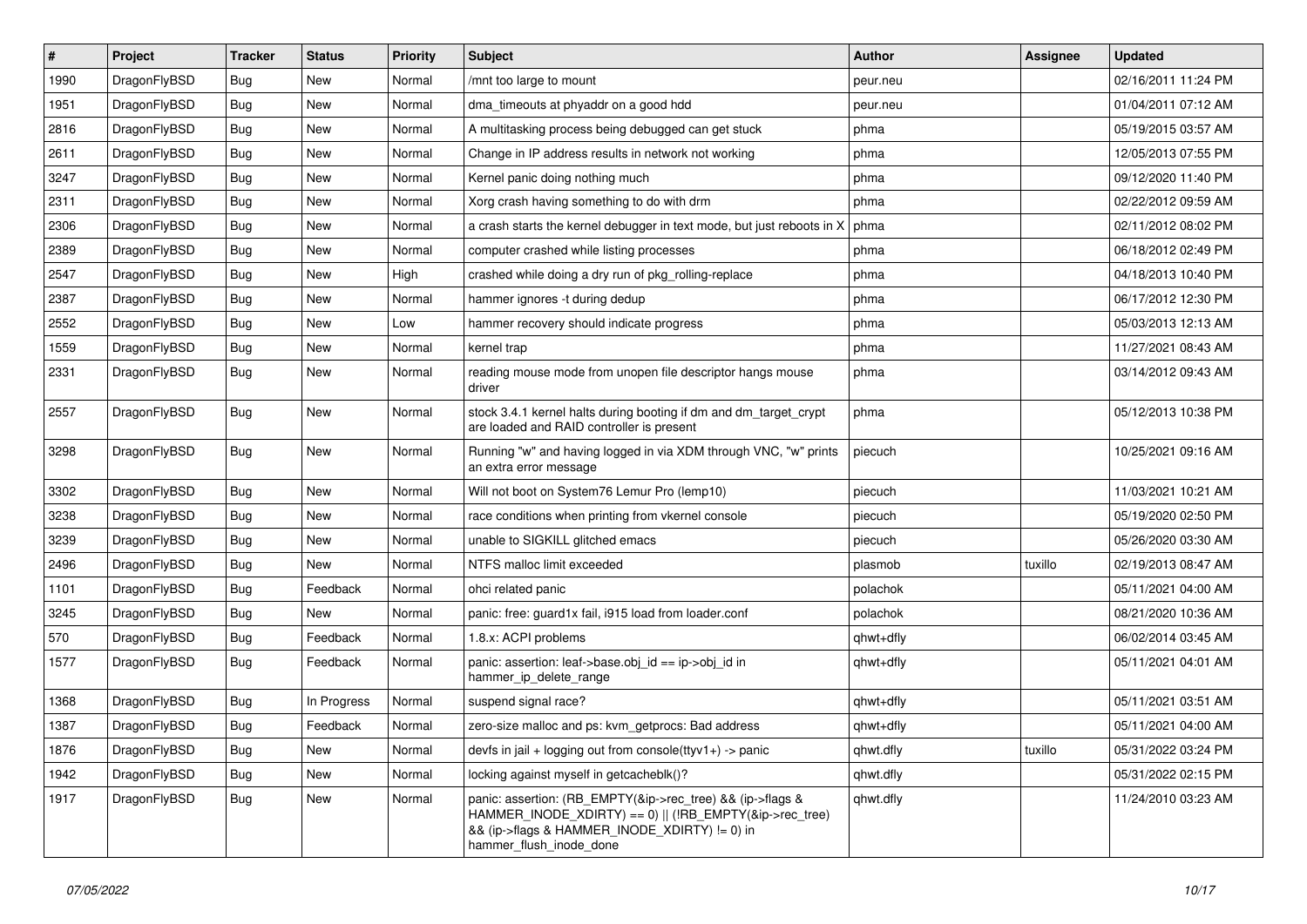| #    | Project      | <b>Tracker</b> | <b>Status</b> | <b>Priority</b> | Subject                                                                                                                                                  | <b>Author</b> | <b>Assignee</b> | <b>Updated</b>      |
|------|--------------|----------------|---------------|-----------------|----------------------------------------------------------------------------------------------------------------------------------------------------------|---------------|-----------------|---------------------|
| 2371 | DragonFlyBSD | Bug            | <b>New</b>    | Normal          | Timezone problem with America/Sao_Paulo                                                                                                                  | raitech       |                 | 05/17/2012 01:42 PM |
| 1560 | DragonFlyBSD | Bug            | Feedback      | Normal          | Unable to modify partition table on ThinkPad T61p during install                                                                                         | rehsack       |                 | 01/15/2015 08:57 AM |
| 3313 | DragonFlyBSD | Bug            | New           | Normal          | Can't boot from my live USB at all. The kernel loading process<br>hangs.                                                                                 | rempas        |                 | 06/03/2022 12:16 AM |
| 2822 | DragonFlyBSD | <b>Bug</b>     | New           | Normal          | USB 3.0 stick throws "reading primary partition table: error<br>accessing offset 000[] for 152" error, while the stick works on any<br>other OS I tested | revuwa        | profmakx        | 06/29/2015 05:56 AM |
| 2675 | DragonFlyBSD | Bug            | New           | Low             | Ultimate N WiFi Link 5300 get iwn_intr: fatal firmware error on 5GHz                                                                                     | revuwa        |                 | 05/11/2021 04:07 AM |
| 1836 | DragonFlyBSD | Bug            | New           | Normal          | Incorrect TCP checksum show up in tcpdump                                                                                                                | robgar1       |                 | 05/15/2022 11:22 AM |
| 2138 | DragonFlyBSD | Bug            | New           | Normal          | > 100% CPU usage                                                                                                                                         | robin.carey1  |                 | 09/26/2011 12:20 PM |
| 2430 | DragonFlyBSD | Bug            | New           | Normal          | Alternate Password Hash method                                                                                                                           | robin.carey1  |                 | 10/07/2012 06:28 AM |
| 600  | DragonFlyBSD | Bug            | New           | Low             | /sys/libkern/karc4random                                                                                                                                 | robin carey5  | profmakx        | 01/19/2015 03:07 AM |
| 2626 | DragonFlyBSD | Bug            | <b>New</b>    | Normal          | iwn driver drops with error: "firmware error 'iwn intr: fatal firmware<br>error""                                                                        | rodyaj        |                 | 01/09/2014 05:50 AM |
| 2738 | DragonFlyBSD | Bug            | New           | Normal          | Hammer: Strange behavior when trying to recover old version of<br>moved file                                                                             | roland        |                 | 11/20/2014 08:02 AM |
| 3141 | DragonFlyBSD | Bug            | <b>New</b>    | Normal          | dhclient blocks boot process                                                                                                                             | rowo          |                 | 12/16/2018 11:01 AM |
| 2887 | DragonFlyBSD | Bug            | New           | Low             | Missing extattr_namespace_to_string and<br>extattr_string_to_namespace functions                                                                         | rubenk        |                 | 02/06/2016 05:09 AM |
| 2423 | DragonFlyBSD | Bug            | New           | Urgent          | After multiple panics/locks, hitting KKASSERT in<br>hammer_init_cursor                                                                                   | rumcic        |                 | 09/18/2012 02:28 AM |
| 1975 | DragonFlyBSD | Bug            | New           | Normal          | Applications seg fault in select() and poll()                                                                                                            | rumcic        |                 | 05/31/2022 02:58 PM |
| 2072 | DragonFlyBSD | Bug            | New           | Normal          | Fatal trap 12: stopped at lwkt_send_ipiq3                                                                                                                | rumcic        |                 | 05/17/2011 04:12 AM |
| 1580 | DragonFlyBSD | Bug            | Feedback      | Normal          | Panic (Fatal trap 12: page fault while in kernel mode) while playing<br>with pf and netif names                                                          | rumcic        |                 | 12/21/2018 01:21 AM |
| 1250 | DragonFlyBSD | Bug            | Feedback      | Normal          | Panic upon plugging an USB flash drive into the machine                                                                                                  | rumcic        |                 | 03/10/2013 05:17 AM |
| 1873 | DragonFlyBSD | Bug            | <b>New</b>    | Normal          | Panic upon usb mouse detach and reattaching                                                                                                              | rumcic        |                 | 02/01/2011 09:53 AM |
| 998  | DragonFlyBSD | Bug            | In Progress   | Normal          | Unconfiguring a vn while it is mounted                                                                                                                   | rumcic        | tuxillo         | 05/11/2021 04:00 AM |
| 1874 | DragonFlyBSD | Bug            | <b>New</b>    | Normal          | mpd listening on all IPs, accepting only on one                                                                                                          | rumcic        |                 | 05/08/2011 01:01 PM |
| 1218 | DragonFlyBSD | <b>Bug</b>     | In Progress   | Normal          | panic: assertion: $error == 0$ in hammer start transaction                                                                                               | rumcic        |                 | 05/11/2021 04:00 AM |
| 1249 | DragonFlyBSD | <b>Bug</b>     | Feedback      | Normal          | panic: ffs_vfree: freeing free inode                                                                                                                     | rumcic        |                 | 03/10/2013 05:13 AM |
| 2080 | DragonFlyBSD | Bug            | New           | Normal          | panic: lockmgr thrd sleep: called from interrupt, ipi, or hard code<br>section                                                                           | rumcic        |                 | 05/30/2011 05:06 PM |
| 1489 | DragonFlyBSD | <b>Bug</b>     | Feedback      | Normal          | panic: ufs_dirbad: bad dir                                                                                                                               | rumcic        |                 | 03/10/2013 04:34 AM |
| 2316 | DragonFlyBSD | <b>Bug</b>     | New           | Normal          | Ungraceful invalid password handling for adding a new user in the<br>installer                                                                           | rune          |                 | 04/27/2012 11:23 PM |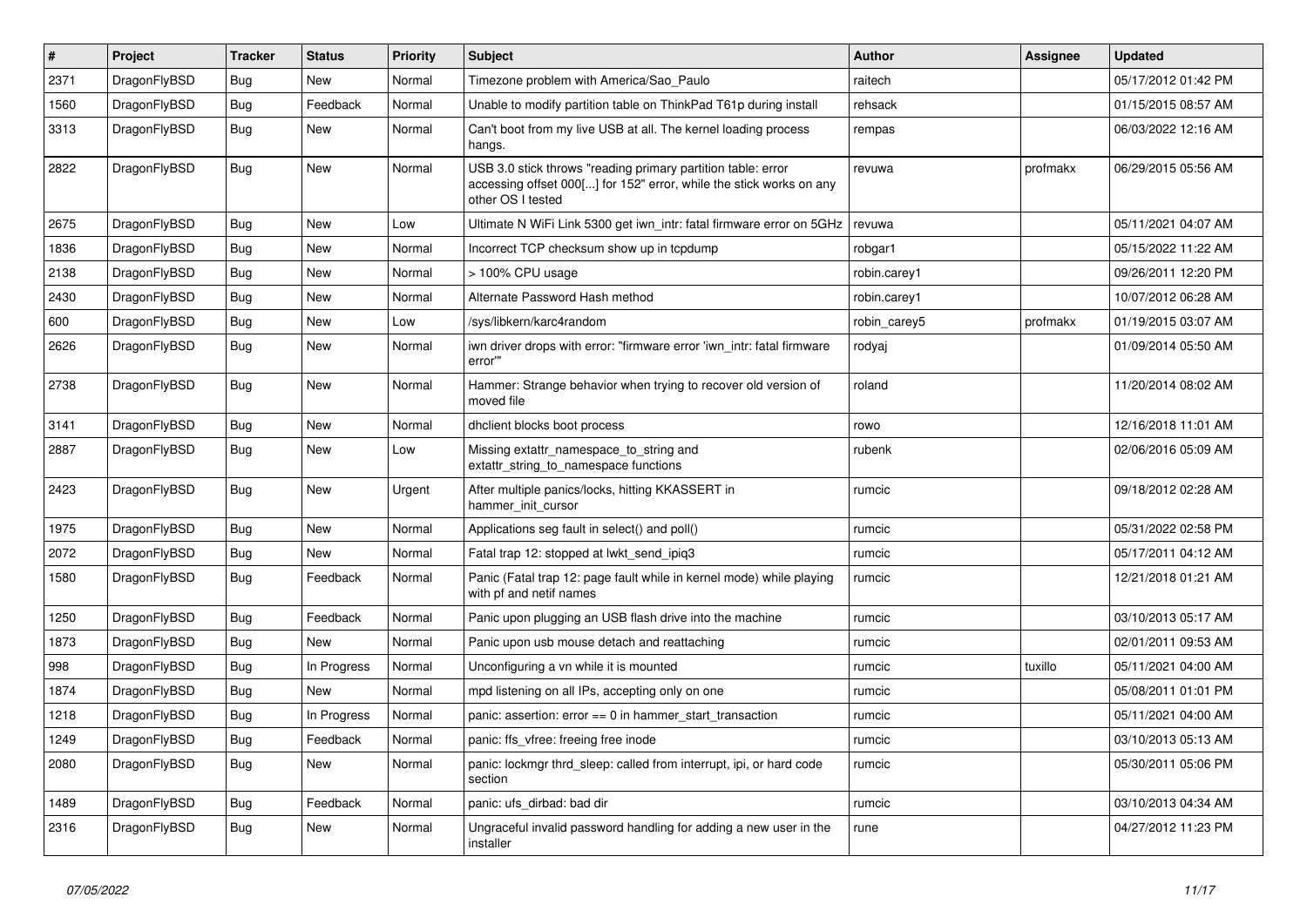| $\#$ | Project      | <b>Tracker</b> | <b>Status</b> | <b>Priority</b> | Subject                                                                              | <b>Author</b> | <b>Assignee</b> | <b>Updated</b>      |
|------|--------------|----------------|---------------|-----------------|--------------------------------------------------------------------------------------|---------------|-----------------|---------------------|
| 2549 | DragonFlyBSD | Bug            | In Progress   | Normal          | netgraph7: Kernel page fault.                                                        | russiane39    | nant            | 05/10/2013 11:20 PM |
| 3047 | DragonFlyBSD | Bug            | <b>New</b>    | Normal          | HAMMER critical write error                                                          | samuel        |                 | 06/19/2019 09:50 AM |
| 2123 | DragonFlyBSD | <b>Bug</b>     | New           | Normal          | hammer is losing files                                                               | schmir        |                 | 08/30/2011 07:56 PM |
| 2100 | DragonFlyBSD | <b>Bug</b>     | Feedback      | Normal          | devfs related panic                                                                  | sepherosa     | alexh           | 07/10/2011 02:29 PM |
| 2042 | DragonFlyBSD | Bug            | New           | Normal          | kernel panic, when run boot0cfg                                                      | sepherosa     |                 | 05/31/2022 03:01 PM |
| 1944 | DragonFlyBSD | <b>Bug</b>     | New           | Normal          | panic: backing_object 0xdea7b258 was somehow re-referenced<br>during collapse!       | sepherosa     |                 | 12/27/2010 02:06 AM |
| 2924 | DragonFlyBSD | <b>Bug</b>     | New           | Normal          | cat -v fails to tag characters in extended table with M- prefix with<br>some locales | sevan         |                 | 07/11/2016 07:18 AM |
| 2347 | DragonFlyBSD | Bug            | Feedback      | High            | Hammer PFSes destroy does not give back full space allocated to<br><b>PFS</b>        | sgeorge       |                 | 07/19/2012 01:11 AM |
| 2396 | DragonFlyBSD | Bug            | Feedback      | High            | Latest 3.1 development version core dumps while destroying master<br><b>PFS</b>      | sgeorge       |                 | 01/23/2013 04:10 PM |
| 2124 | DragonFlyBSD | Bug            | <b>New</b>    | Normal          | getty repeating too quickly on port /dev/ttyv0                                       | sgeorge.ml    |                 | 09/01/2011 04:28 AM |
| 1961 | DragonFlyBSD | <b>Bug</b>     | New           | Normal          | Can't create dump from DDB                                                           | shamaz        |                 | 01/29/2011 09:02 PM |
| 2863 | DragonFlyBSD | Bug            | New           | Normal          | HAMMER synch tid is zero                                                             | shamaz        |                 | 12/12/2015 11:24 PM |
| 2891 | DragonFlyBSD | <b>Bug</b>     | New           | Normal          | Kernel panic in IEEE802.11 related code                                              | shamaz        |                 | 05/29/2016 05:49 PM |
| 1884 | DragonFlyBSD | Bug            | New           | Normal          | System completely freezes while listening music (devbuf: malloc<br>limit exceeded)   | shamaz        |                 | 01/24/2011 05:00 PM |
| 2820 | DragonFlyBSD | Bug            | <b>New</b>    | Normal          | TP-Link USB Wi-Fi adapter cannot be reattached to the system                         | shamaz        |                 | 05/22/2015 09:45 PM |
| 1935 | DragonFlyBSD | Bug            | New           | Normal          | mouse does not work after switching between x and console                            | shamaz        |                 | 12/13/2010 10:06 AM |
| 1786 | DragonFlyBSD | <b>Bug</b>     | New           | Normal          | Calling NULL function pointer initiates panic loop                                   | sjg           |                 | 10/11/2010 05:28 PM |
| 1302 | DragonFlyBSD | Bug            | In Progress   | Normal          | Checkpoint regression?                                                               | sjg           | sjg             | 07/10/2013 05:22 PM |
| 2061 | DragonFlyBSD | Bug            | New           | Normal          | USB keyboard boot panic                                                              | sjg           |                 | 05/04/2012 12:20 AM |
| 2141 | DragonFlyBSD | Bug            | New           | Urgent          | loader and/or documentation broken                                                   | sjg           |                 | 01/20/2012 10:51 AM |
| 1964 | DragonFlyBSD | Bug            | New           | Normal          | iwn (panic assertion : wlan assert serialized)                                       | sjmm.ptr      | josepht         | 02/01/2011 12:57 PM |
| 2936 | DragonFlyBSD | <b>Bug</b>     | <b>New</b>    | Normal          | loader.efi crashes while loading kernel                                              | spaceille     |                 | 08/20/2016 06:17 AM |
| 2587 | DragonFlyBSD | <b>Bug</b>     | New           | Normal          | SATA DVD writer not detected by DragonFly                                            | srussell      |                 | 09/04/2020 08:55 AM |
| 2077 | DragonFlyBSD | Bug            | <b>New</b>    | Normal          | USB devices conflicting                                                              | srussell      |                 | 05/17/2011 05:12 PM |
| 2586 | DragonFlyBSD | Bug            | <b>New</b>    | Normal          | pf: "modulate" state seems problematic                                               | srussell      |                 | 09/25/2013 07:36 PM |
| 3129 | DragonFlyBSD | Bug            | <b>New</b>    | High            | Kernel panic with 5.2.0 on A2SDi-4C-HLN4F                                            | stateless     |                 | 04/24/2018 12:50 AM |
| 2004 | DragonFlyBSD | <b>Bug</b>     | New           | Normal          | LWKT WAIT IPIQ panic                                                                 | steve         |                 | 03/08/2011 05:46 PM |
| 2055 | DragonFlyBSD | <b>Bug</b>     | New           | Normal          | $ssh + IPV6 + bridge \Rightarrow$ connection freezes                                 | steve         |                 | 04/24/2011 07:13 PM |
| 2020 | DragonFlyBSD | <b>Bug</b>     | New           | Low             | Port brcm80211 driver from Linux to DragonFly BSD                                    | studer        |                 | 03/05/2011 10:54 PM |
| 2082 | DragonFlyBSD | <b>Bug</b>     | New           | Normal          | dfbsd 2.10.1 amd64 - mc port build error with 'bmake bin-install'                    | sun-doctor    |                 | 05/25/2011 07:18 PM |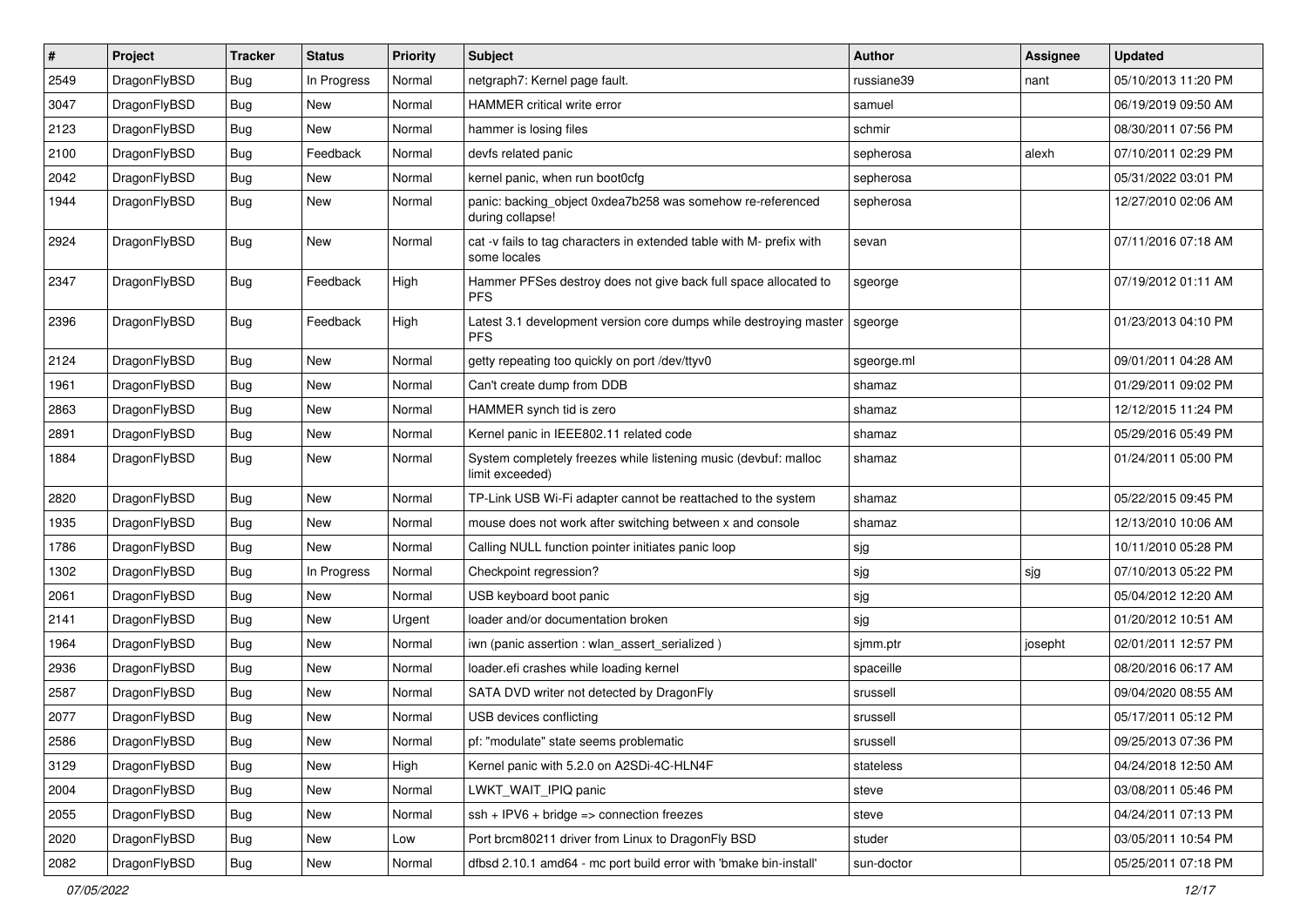| $\vert$ # | <b>Project</b> | <b>Tracker</b> | <b>Status</b> | Priority | <b>Subject</b>                                                                                                  | Author            | Assignee | <b>Updated</b>      |
|-----------|----------------|----------------|---------------|----------|-----------------------------------------------------------------------------------------------------------------|-------------------|----------|---------------------|
| 1907      | DragonFlyBSD   | Bug            | <b>New</b>    | Normal   | Hammer crash in hammer flusher flush()                                                                          | swildner          |          | 11/11/2010 05:07 AM |
| 2509      | DragonFlyBSD   | <b>Bug</b>     | New           | Normal   | Redefinition of DIRBLKSIZ in restore(8)                                                                         | swildner          |          | 06/04/2022 04:40 AM |
| 1913      | DragonFlyBSD   | <b>Bug</b>     | <b>New</b>    | Normal   | panic: assertion: ip->flush_state != HAMMER_FST_FLUSH in<br>hammer flush inode core                             | swildner          |          | 11/20/2010 05:27 PM |
| 243       | DragonFlyBSD   | <b>Bug</b>     | Feedback      | Normal   | weird behavior in the shell                                                                                     | swildner          |          | 05/31/2022 02:51 PM |
| 3205      | DragonFlyBSD   | Bug            | Feedback      | High     | Go compiler net test failing                                                                                    | t dfbsd           | tuxillo  | 05/10/2021 02:45 AM |
| 2915      | DragonFlyBSD   | Bug            | <b>New</b>    | High     | Hammer mirror-copy problem                                                                                      | t dfbsd           |          | 08/25/2016 05:28 AM |
| 3217      | DragonFlyBSD   | Bug            | New           | Normal   | rescue tools: make install fails if rescue folder doesn't exist                                                 | t dfbsd           |          | 11/27/2019 08:16 PM |
| 3036      | DragonFlyBSD   | <b>Bug</b>     | New           | Normal   | panic in icmp_redirect_start() ASSERT_IN_NETISR(0)                                                              | tautolog          |          | 05/11/2017 07:27 PM |
| 3113      | DragonFlyBSD   | <b>Bug</b>     | In Progress   | Urgent   | Booting vKernel fails due being out of swap space                                                               | tcullen           |          | 05/11/2021 04:14 AM |
| 1127      | DragonFlyBSD   | Bug            | Feedback      | Low      | cdrom drive not detected                                                                                        | tgr               | corecode | 01/15/2015 08:55 AM |
| 1984      | DragonFlyBSD   | <b>Bug</b>     | New           | Normal   | hammer mount fails after crash - HAMMER: FIFO record bad head<br>signature                                      | thomas.nikolajsen |          | 03/08/2011 06:57 PM |
| 285       | DragonFlyBSD   | <b>Bug</b>     | Feedback      | Low      | interrupt latency with re without ip address configured                                                         | thomas.nikolajsen |          | 02/20/2014 10:30 AM |
| 2609      | DragonFlyBSD   | <b>Bug</b>     | <b>New</b>    | Normal   | master: panic: assertion<br>"LWKT_TOKEN_HELD_ANY(vm_object_token(object))" failed in<br>swp pager lookup        | thomas.nikolajsen |          | 11/28/2013 11:36 AM |
| 2436      | DragonFlyBSD   | <b>Bug</b>     | <b>New</b>    | Normal   | panic: assertion " $ p\rightarrow wp\rangle$ qcpu == dd- $\rightarrow$ cpuid" failed in<br>dfly acquire curproc | thomas.nikolaisen |          | 01/23/2013 11:07 AM |
| 2296      | DragonFlyBSD   | <b>Bug</b>     | In Progress   | High     | panic: assertion "m->wire count > 0" failed                                                                     | thomas.nikolajsen |          | 08/30/2012 06:09 AM |
| 2459      | DragonFlyBSD   | <b>Bug</b>     | Feedback      | Normal   | apic problems with HP Probook 4510s                                                                             | thowe             |          | 11/27/2021 08:22 AM |
| 3266      | DragonFlyBSD   | <b>Bug</b>     | New           | High     | Filesystems broken due to "KKASSERT(count &<br>TOK COUNTMASK);"                                                 | tkusumi           |          | 03/15/2021 01:21 PM |
| 3249      | DragonFlyBSD   | <b>Bug</b>     | New           | Normal   | HAMMER2 fsync(2) not working properly                                                                           | tkusumi           |          | 09/21/2020 07:07 AM |
| 3246      | DragonFlyBSD   | Bug            | <b>New</b>    | Normal   | HAMMER2 unable to handle ENOSPC properly                                                                        | tkusumi           |          | 09/04/2020 11:11 AM |
| 3269      | DragonFlyBSD   | Bug            | In Progress   | Normal   | Is double-buffer'd buf still required by HAMMER2?                                                               | tkusumi           |          | 05/12/2021 04:09 PM |
| 2857      | DragonFlyBSD   | <b>Bug</b>     | New           | Normal   | hammer stalls via bitcoin-qt                                                                                    | tkusumi           |          | 11/30/2015 06:52 AM |
| 3316      | DragonFlyBSD   | Bug            | New           | Normal   | hammer2_dirent_create() allows creating >1 dirents with the same<br>name                                        | tkusumi           |          | 06/05/2022 12:35 PM |
| 3184      | DragonFlyBSD   | <b>Bug</b>     | New           | Normal   | tsleep(9) return value when PCATCH specified                                                                    | tkusumi           |          | 04/03/2019 06:49 AM |
| 2812      | DragonFlyBSD   | <b>Bug</b>     | <b>New</b>    | Normal   | Panic on Intel DE3815TYKHE                                                                                      | tmorp             |          | 05/14/2015 03:14 PM |
| 2931      | DragonFlyBSD   | <b>Bug</b>     | <b>New</b>    | Low      | 'gdb' of 'vkernel' unable to print backtrace                                                                    | tofergus          |          | 07/26/2016 01:51 PM |
| 2930      | DragonFlyBSD   | <b>Bug</b>     | <b>New</b>    | High     | 'objcache' causes panic during 'nfs readdir'                                                                    | tofergus          |          | 07/26/2016 01:09 PM |
| 2473      | DragonFlyBSD   | Bug            | <b>New</b>    | Normal   | Kernel crash when trying to up the wpi0 device (Dfly<br>v3.3.0.758.g47388-DEVELOPMENT)                          | tomaz             |          | 02/24/2014 08:50 AM |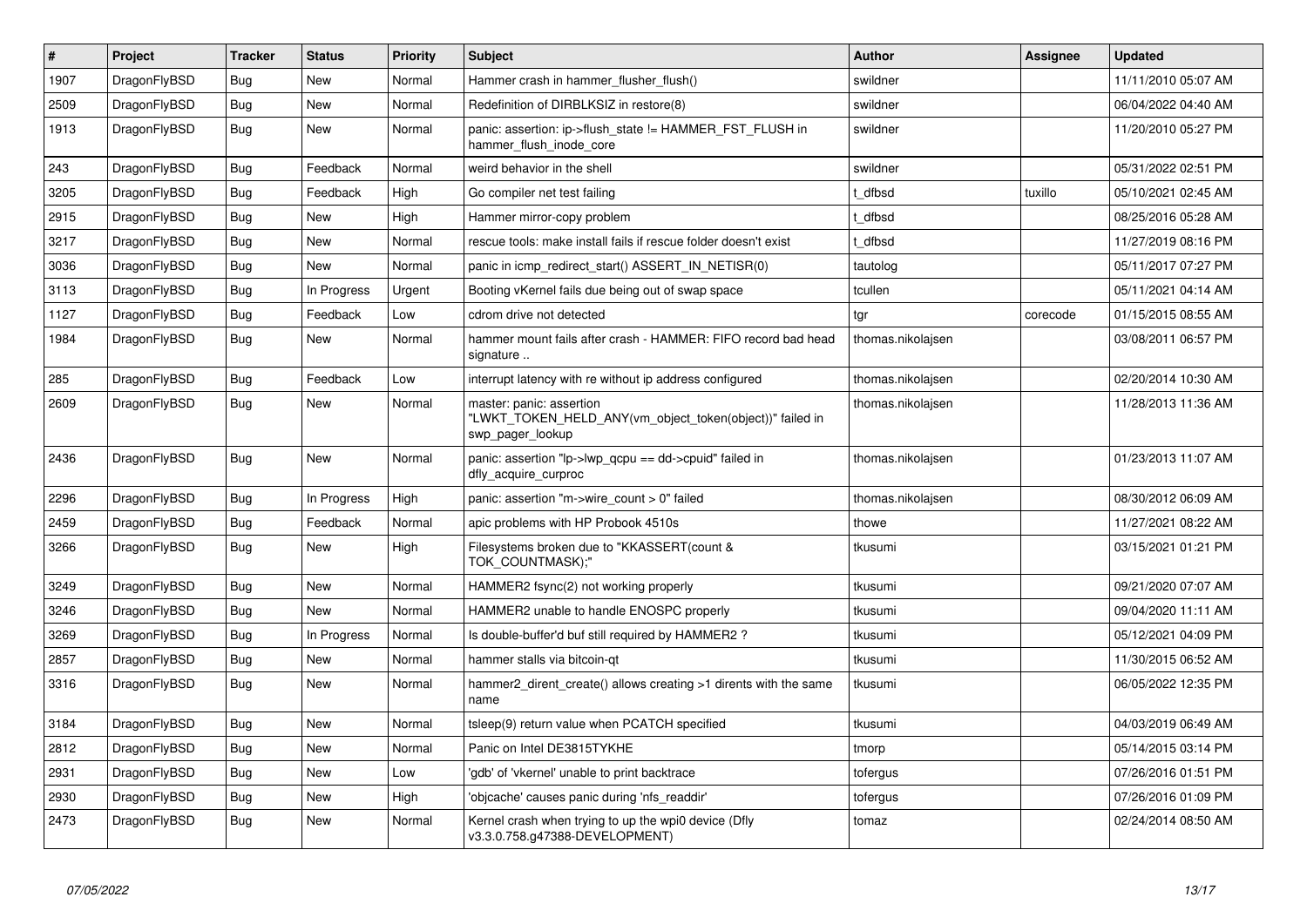| $\vert$ # | Project      | <b>Tracker</b> | <b>Status</b> | <b>Priority</b> | Subject                                                                                      | Author         | Assignee | <b>Updated</b>      |
|-----------|--------------|----------------|---------------|-----------------|----------------------------------------------------------------------------------------------|----------------|----------|---------------------|
| 1579      | DragonFlyBSD | Bug            | Feedback      | Normal          | dfly 2.4.1 does not like HP DL360G4p and Smart Array 6400 with<br>MSA20                      | tomaz.borstnar | tuxillo  | 06/02/2014 02:44 PM |
| 1282      | DragonFlyBSD | Bug            | Feedback      | Normal          | panic (trap 12) when booting SMP kernel on Atom 330 (dual core)                              | tomaz.borstnar |          | 05/11/2021 04:00 AM |
| 3319      | DragonFlyBSD | <b>Bug</b>     | <b>New</b>    | Normal          | setproctitle() calls can change effect of later setproctitle() calls                         | tonyc          |          | 06/29/2022 06:10 PM |
| 3252      | DragonFlyBSD | Bug            | <b>New</b>    | Normal          | tcsetattr/tcgetattr set errno incorrectly on non-TTY                                         | tonyc          |          | 10/26/2020 09:34 PM |
| 806       | DragonFlyBSD | <b>Bug</b>     | Feedback      | Normal          | boot error on MacBook                                                                        | tralamazza     |          | 06/04/2022 05:28 AM |
| 3208      | DragonFlyBSD | <b>Bug</b>     | <b>New</b>    | Normal          | Crash related to nfsd                                                                        | tse            |          | 06/11/2020 05:52 AM |
| 3197      | DragonFlyBSD | <b>Bug</b>     | New           | Normal          | DragonFly upgrades                                                                           | tse            |          | 04/18/2020 04:18 PM |
| 3199      | DragonFlyBSD | <b>Bug</b>     | New           | Normal          | PFS label not found panic                                                                    | tse            |          | 08/21/2019 03:51 AM |
| 3225      | DragonFlyBSD | Bug            | <b>New</b>    | Normal          | nfsd freeze when using gemu                                                                  | tse            |          | 03/17/2020 11:52 AM |
| 3170      | DragonFlyBSD | <b>Bug</b>     | New           | Normal          | repeatable nfsd crash                                                                        | tse            |          | 06/11/2020 05:52 AM |
| 3231      | DragonFlyBSD | <b>Bug</b>     | New           | Normal          | wifi drops on 5.8                                                                            | tse            |          | 04/06/2020 05:08 AM |
| 2140      | DragonFlyBSD | <b>Bug</b>     | <b>New</b>    | High            | hammer_io_delallocate panic with 'duplicate entry' message                                   | ttw            |          | 10/07/2011 12:22 PM |
| 3295      | DragonFlyBSD | <b>Bug</b>     | In Progress   | Normal          | Adapt devel/libvirt for nvmm                                                                 | tuxillo        | tuxillo  | 11/03/2021 04:56 PM |
| 2636      | DragonFlyBSD | <b>Bug</b>     | Feedback      | Low             | Add -x flag to iostat (a la solaris)                                                         | tuxillo        |          | 05/11/2021 04:07 AM |
| 2630      | DragonFlyBSD | <b>Bug</b>     | <b>New</b>    | Normal          | Bring in latest iconv fixes from FreeBSD10 as well as csmapper<br>updates                    | tuxillo        |          | 05/11/2021 03:54 AM |
| 3314      | DragonFlyBSD | Bug            | <b>New</b>    | Normal          | Bring virtio_console(4) from FreeBSD                                                         | tuxillo        | tuxillo  | 05/29/2022 08:24 AM |
| 2283      | DragonFlyBSD | <b>Bug</b>     | New           | Normal          | DFBSD DragonFly v2.13.0.957.g4f459 - pmap_release: page<br>should already be gone 0xc27120bc | tuxillo        |          | 01/23/2012 03:03 AM |
| 1332      | DragonFlyBSD | Bug            | Feedback      | Normal          | DFBSD 2.2 - Booting usbcdrom/usbsticks on thinkpad hangs on<br>"BTX Halted"                  | tuxillo        |          | 05/11/2021 04:00 AM |
| 2078      | DragonFlyBSD | Bug            | New           | Normal          | DFBSD i386 v2.11.0.201.g3ed2f - Panic during installworld into a<br>vn0 device               | tuxillo        |          | 05/19/2011 07:50 PM |
| 2084      | DragonFlyBSD | Bug            | <b>New</b>    | Normal          | DFBSD v2.11.0.242.g4d317 - panic: zone: entry not free                                       | tuxillo        |          | 07/03/2012 01:23 AM |
| 2129      | DragonFlyBSD | Bug            | <b>New</b>    | Normal          | DFBSD v2.11.0.661.gf9438 i386 - panic: lockmgr thrd_sleep                                    | tuxillo        |          | 09/05/2011 09:49 AM |
| 2166      | DragonFlyBSD | Bug            | New           | Normal          | DFBSD v2.13.0.109.g05b9d - Strange lockups                                                   | tuxillo        |          | 10/29/2011 11:20 AM |
| 2171      | DragonFlyBSD | <b>Bug</b>     | New           | Normal          | DFBSD v2.13.0.151.gdc8442 - panic: assertion "(*ptep &<br>$(PG MANAGED PG V)) == PG V''$     | tuxillo        |          | 11/04/2011 05:06 PM |
| 1959      | DragonFlyBSD | <b>Bug</b>     | <b>New</b>    | Normal          | DFBSD v2.9.1.422.gc98f2 - Panic during boot - IPv6 and PF                                    | tuxillo        |          | 01/13/2011 03:37 AM |
| 2358      | DragonFlyBSD | Bug            | In Progress   | Normal          | DFBSD v3.0.2.32.g928ca - panic: hammer: insufficient undo FIFO<br>space!                     | tuxillo        | tuxillo  | 05/10/2021 02:50 AM |
| 2345      | DragonFlyBSD | <b>Bug</b>     | In Progress   | Normal          | DFBSD v3.1.0.457.gd679f - NFS panic on diskless station                                      | tuxillo        |          | 04/07/2012 05:22 PM |
| 2351      | DragonFlyBSD | <b>Bug</b>     | In Progress   | Normal          | DFBSD v3.1.0.579.g44ccf - Stuck during startup, random freezes                               | tuxillo        |          | 04/24/2012 08:21 AM |
| 2498      | DragonFlyBSD | Bug            | New           | Normal          | DFBSD v3.2.2-RELEASE - LIST_FIRST(&bp->b_dep) == NULL"<br>failed in vfs_vmio_release         | tuxillo        |          | 05/31/2022 04:09 PM |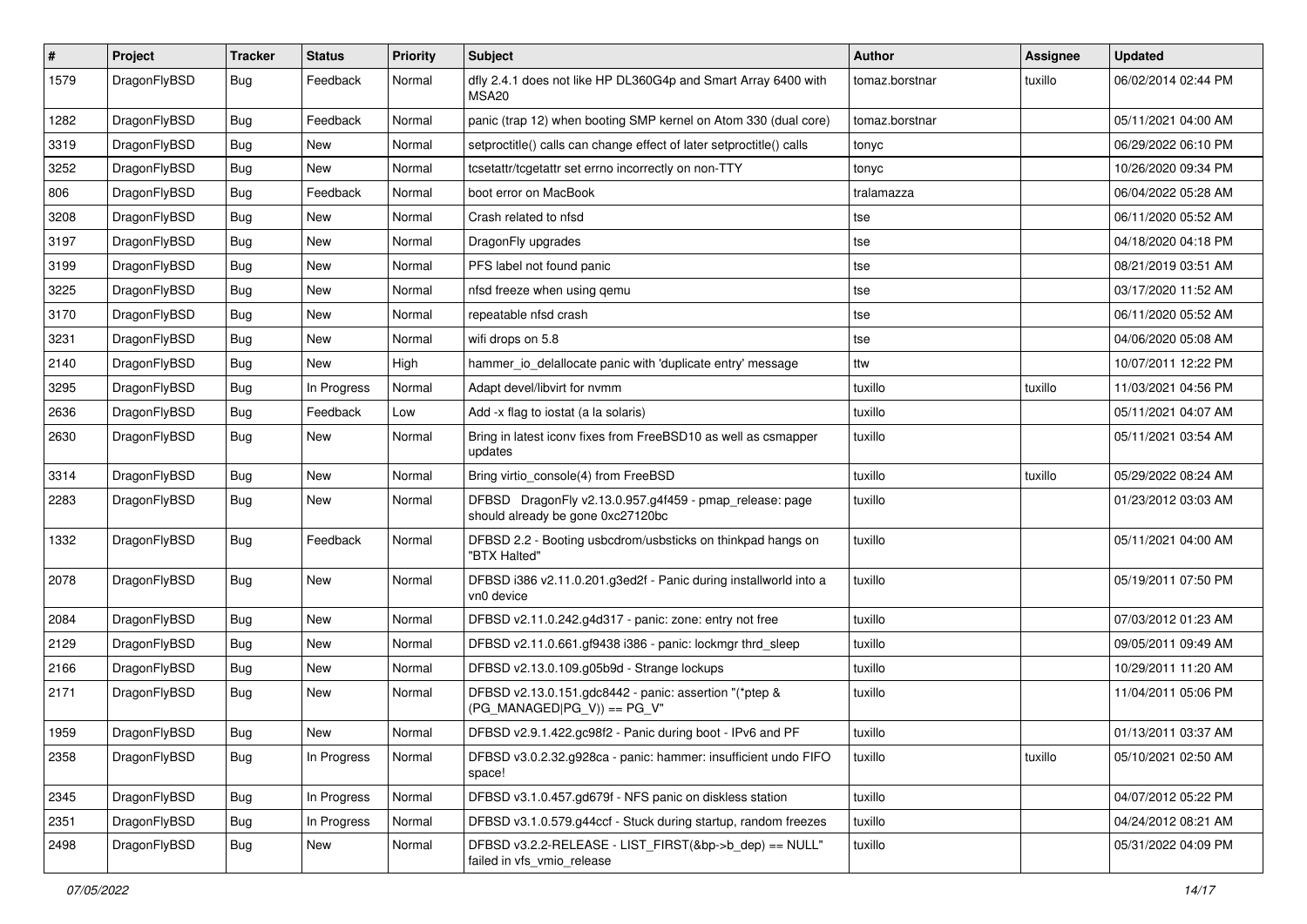| $\#$ | Project      | <b>Tracker</b> | <b>Status</b> | <b>Priority</b> | Subject                                                                                                   | <b>Author</b> | Assignee  | <b>Updated</b>      |
|------|--------------|----------------|---------------|-----------------|-----------------------------------------------------------------------------------------------------------|---------------|-----------|---------------------|
| 2495 | DragonFlyBSD | <b>Bug</b>     | New           | High            | DFBSD v3.3.0.960.g553fe7 - ocnt != 0" failed in<br>prop_object_release                                    | tuxillo       |           | 05/31/2022 04:08 PM |
| 2556 | DragonFlyBSD | Bug            | Feedback      | Normal          | DragonFly v3.5.0.81.gd3479 - Process signal weirdness                                                     | tuxillo       |           | 12/17/2013 03:48 PM |
| 2638 | DragonFlyBSD | Bug            | Feedback      | High            | Fix machdep.pmap_mmu_optimize                                                                             | tuxillo       |           | 05/11/2021 04:07 AM |
| 2647 | DragonFlyBSD | Bug            | New           | Normal          | HAMMER panic on 3.6.0                                                                                     | tuxillo       |           | 05/11/2021 03:54 AM |
| 2641 | DragonFlyBSD | Bug            | New           | Normal          | Panic when loading natapci as module                                                                      | tuxillo       |           | 05/11/2021 03:54 AM |
| 2629 | DragonFlyBSD | Bug            | New           | Normal          | Replace gcc44 with llvm34, clang34, and libc++                                                            | tuxillo       |           | 06/02/2014 02:30 PM |
| 3157 | DragonFlyBSD | <b>Bug</b>     | New           | Normal          | TP-Link UE300 not working in 5.2-RELEASE                                                                  | tuxillo       |           | 11/15/2018 02:08 PM |
| 2631 | DragonFlyBSD | <b>Bug</b>     | In Progress   | Low             | Verify library versioning current with full package build and switch it<br>on (after publishing packages) | tuxillo       |           | 05/11/2021 04:06 AM |
| 2282 | DragonFlyBSD | <b>Bug</b>     | In Progress   | Normal          | gdb segfaults with certain corefiles                                                                      | tuxillo       |           | 01/18/2012 04:40 PM |
| 1867 | DragonFlyBSD | <b>Bug</b>     | New           | Normal          | it(4) motherboard and fan problems                                                                        | tuxillo       |           | 07/08/2011 10:48 AM |
| 3196 | DragonFlyBSD | <b>Bug</b>     | New           | Normal          | test issue after redmine upgrade (2)                                                                      | tuxillo       |           | 07/05/2019 04:33 AM |
| 1819 | DragonFlyBSD | <b>Bug</b>     | In Progress   | Low             | truss - Major revamping task list                                                                         | tuxillo       | tuxillo   | 11/27/2021 08:45 AM |
| 2224 | DragonFlyBSD | Bug            | New           | Normal          | v2.13.0.291.gaa7ec - Panic on fq while installing world                                                   | tuxillo       |           | 11/18/2011 01:40 AM |
| 2828 | DragonFlyBSD | <b>Bug</b>     | New           | High            | On AMD APUs and Bulldozer CPUs, the machdep.cpu idle hlt<br>sysctl should be 3 by default                 | vadaszi       | vadaszi   | 05/11/2021 04:07 AM |
| 293  | DragonFlyBSD | Bug            | Feedback      | Low             | Various updates to the handbook                                                                           | victor        | victor    | 03/10/2013 04:46 AM |
| 1749 | DragonFlyBSD | <b>Bug</b>     | In Progress   | Normal          | HAMMER fsstress panic in hammer_flush_inode_core<br>'ip->flush_state != HAMMER_FST_FLUSH'                 | vsrinivas     |           | 05/11/2021 04:06 AM |
| 1744 | DragonFlyBSD | Bug            | In Progress   | Normal          | HAMMER fsstress panic in hammer_setup_child_callback                                                      | vsrinivas     |           | 05/11/2021 04:05 AM |
| 2071 | DragonFlyBSD | <b>Bug</b>     | New           | High            | Panic on assertion: $(int)(flag->seq - seq) > 0$ in hammer flusher flush<br>after inode error             | vsrinivas     |           | 06/12/2011 07:59 AM |
| 2081 | DragonFlyBSD | Bug            | Feedback      | Normal          | Panic on device "detach" / "failure"                                                                      | vsrinivas     |           | 02/29/2012 07:11 AM |
| 2360 | DragonFlyBSD | <b>Bug</b>     | In Progress   | Normal          | Wishlist: virtio driver import                                                                            | vsrinivas     |           | 06/04/2022 04:16 AM |
| 2489 | DragonFlyBSD | Bug            | <b>New</b>    | Normal          | nmalloc doesn't cache VA for allocations > 8KB                                                            | vsrinivas     |           | 06/10/2014 05:51 AM |
| 2490 | DragonFlyBSD | <b>Bug</b>     | New           | Normal          | nmalloc should color addresses to avoid cache bank conflictsw                                             | vsrinivas     |           | 06/10/2014 05:51 AM |
| 2113 | DragonFlyBSD | <b>Bug</b>     | New           | Normal          | nmalloc threaded program fork leak                                                                        | vsrinivas     | vsrinivas | 08/11/2011 07:25 PM |
| 1661 | DragonFlyBSD | Bug            | In Progress   | Normal          | panic on password entry mount smb filesystem                                                              | vsrinivas     |           | 11/27/2021 08:29 AM |
| 1861 | DragonFlyBSD | <b>Bug</b>     | New           | Normal          | panic via kprintf (lockmgr called in a hard section)                                                      | vsrinivas     |           | 10/11/2010 12:56 AM |
| 2085 | DragonFlyBSD | Bug            | New           | Normal          | panic: assertion: (m->flags & PG_MAPPED) == 0 in<br>vm_page_free_toq                                      | vsrinivas     |           | 06/10/2011 07:48 AM |
| 2136 | DragonFlyBSD | <b>Bug</b>     | New           | Normal          | socketpair() doesn't free file descriptors on copyout failure                                             | vsrinivas     |           | 04/05/2013 09:13 AM |
| 2154 | DragonFlyBSD | Bug            | <b>New</b>    | Normal          | vkernel copyout() doesn't return EFAULT on error                                                          | vsrinivas     |           | 10/20/2011 03:53 AM |
| 1185 | DragonFlyBSD | <b>Bug</b>     | New           | High            | need a tool to merge changes into /etc                                                                    | wa1ter        |           | 02/18/2014 06:02 AM |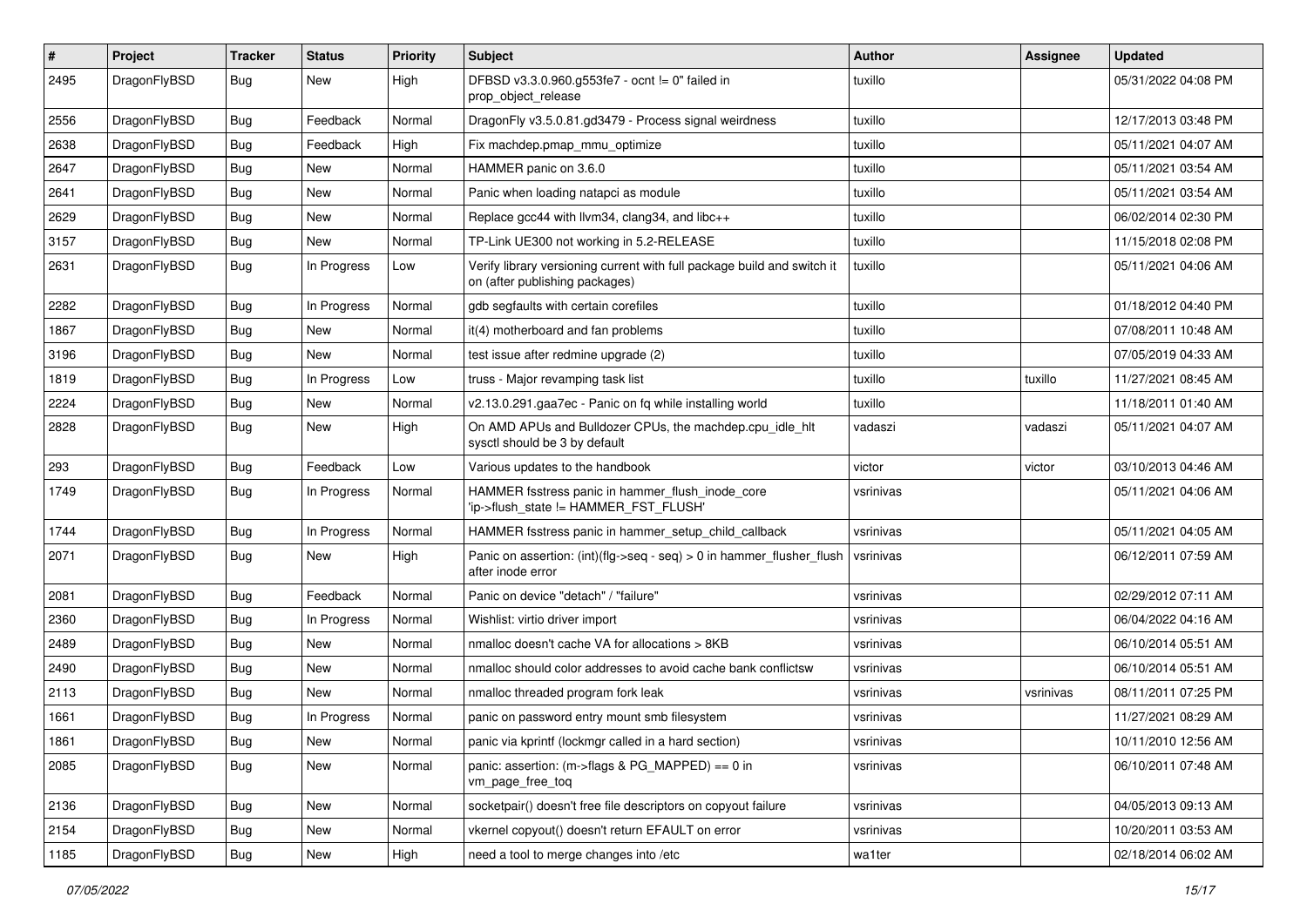| #    | Project      | <b>Tracker</b> | <b>Status</b> | <b>Priority</b> | <b>Subject</b>                                                                             | <b>Author</b>    | <b>Assignee</b> | <b>Updated</b>      |
|------|--------------|----------------|---------------|-----------------|--------------------------------------------------------------------------------------------|------------------|-----------------|---------------------|
| 3124 | DragonFlyBSD | Bug            | New           | High            | DragonFlyBSD 5.0.2 with Hammer2 with UEFI install doesn't boot                             | wiesl            |                 | 06/18/2019 05:07 AM |
| 2886 | DragonFlyBSD | Bug            | <b>New</b>    | Normal          | dragonfly mail agent: sending a testmail causes high system load                           | worf             |                 | 02/05/2016 05:53 AM |
| 2252 | DragonFlyBSD | Bug            | New           | Low             | snd_hda not useable if loaded via /boot/loader.conf                                        | xbit             | swildner        | 12/14/2011 12:23 AM |
| 2287 | DragonFlyBSD | Bug            | New           | Normal          | HAMMER(ROOT) Illegal UNDO TAIL signature at<br>300000001967c000                            | y0n3t4n1         |                 | 11/07/2018 01:22 AM |
| 2797 | DragonFlyBSD | Bug            | In Progress   | Low             | vkernels with & without machdep.pmap mmu optimize                                          | yellowrabbit2010 |                 | 11/27/2021 08:06 AM |
| 2840 | DragonFlyBSD | Bug            | <b>New</b>    | Normal          | wrong voltage is reported                                                                  | yellowrabbit2010 |                 | 09/11/2015 06:09 PM |
| 604  | DragonFlyBSD | Bug            | In Progress   | Normal          | 1.8.1-RELEASE - clock runs fast on mainboard ASUS P5A-B                                    | yeti             |                 | 05/11/2021 03:55 AM |
| 2585 | DragonFlyBSD | Bug            | <b>New</b>    | Normal          | Dfly 3.4.3 on ESXi 5.1, HP Smart Array P410 passthrough<br>recognised, but not functioning | yggdrasil        | swildner        | 05/09/2022 08:14 AM |
| 3318 | DragonFlyBSD | Bug            | In Progress   | Normal          | Segmenation fault when a process resumed with checkpt exits                                | zabolekar        | tuxillo         | 06/18/2022 08:24 AM |
| 2324 | DragonFlyBSD | Bug            | <b>New</b>    | Normal          | natacotrol support > 2TB not working even after the ftigeot patch                          | zenny            |                 | 03/03/2012 01:00 AM |
| 3224 | DragonFlyBSD | Bug            | New           | Normal          | Kernel panic when trying to ping6                                                          | zhtw             |                 | 03/08/2020 08:55 AM |
| 1920 | DragonFlyBSD | Bug            | New           | High            | system hangs                                                                               | zhtw             |                 | 11/22/2010 08:59 AM |
| 2438 | DragonFlyBSD | Submit         | Feedback      | Normal          | <b>TRIM</b> fixes                                                                          | Anonymous        | tuxillo         | 05/11/2021 03:45 AM |
| 3041 | DragonFlyBSD | Submit         | New           | Normal          | firmware: Remove embedding of multiple images in one module.                               | Anonymous        |                 | 12/25/2020 02:15 AM |
| 1398 | DragonFlyBSD | Submit         | In Progress   | Normal          | hdestroy(3) restricts hash key to point to malloc'ed space                                 | Anonymous        |                 | 08/20/2021 04:06 PM |
| 1700 | DragonFlyBSD | Submit         | In Progress   | Normal          | skip boot2 menu on <enter></enter>                                                         | Johannes.Hofmann | tuxillo         | 05/15/2022 08:35 AM |
| 3227 | DragonFlyBSD | Submit         | New           | Normal          | Add HAMMER2 instructions in the installation medium README                                 | daftaupe         |                 | 03/26/2020 03:34 PM |
| 3031 | DragonFlyBSD | Submit         | In Progress   | Normal          | Update drm/radeon to Linux 4.7.10 as much as possible                                      | davshao          | ftigeot         | 08/19/2021 12:33 PM |
| 3145 | DragonFlyBSD | Submit         | In Progress   | Normal          | Update libelf to FreeBSD 12 current and build as base library usable<br>by ports           | davshao          | tuxillo         | 08/20/2021 03:58 PM |
| 2717 | DragonFlyBSD | Submit         | Feedback      | Normal          | Out of range numeric handling                                                              | dclink           | tuxillo         | 05/11/2021 04:08 AM |
| 2721 | DragonFlyBSD | Submit         | Feedback      | Low             | Some few zalloc calls to objcache ones replacements                                        | dclink           | tuxillo         | 05/11/2021 04:08 AM |
| 2790 | DragonFlyBSD | Submit         | New           | Low             | filedesc softrefs increment code factoring                                                 | dclink           |                 | 02/21/2015 04:00 AM |
| 3147 | DragonFlyBSD | Submit         | New           | Normal          | Enable headless installation                                                               | ddegroot         |                 | 10/09/2018 01:25 PM |
| 3154 | DragonFlyBSD | Submit         | New           | Normal          | Update serial handling in bootloader                                                       | ddegroot         | dillon          | 11/06/2018 11:21 PM |
| 3276 | DragonFlyBSD | Submit         | New           | Normal          | Add option controlling whether gpt expand expands the last partition<br>(needs testing)    | falsifian        |                 | 07/10/2021 03:35 AM |
| 2122 | DragonFlyBSD | Submit         | New           | Normal          | [Review] Fixes to the VFS layer                                                            | ftigeot          |                 | 05/31/2022 03:25 PM |
| 3201 | DragonFlyBSD | Submit         | New           | Normal          | Fixes make search display                                                                  | htse             |                 | 08/20/2021 04:02 PM |
| 3206 | DragonFlyBSD | Submit         | New           | Normal          | update psm/kbd to FreeBSD 12.0 code                                                        | htse             |                 | 10/05/2019 03:49 PM |
| 2098 | DragonFlyBSD | Submit         | New           | Normal          | [PATCH] correct ath man page example<br>(/usr/src/share/man/man4/ath.4)                    | nobody           |                 | 11/15/2011 12:27 AM |
| 1192 | DragonFlyBSD | Submit         | New           | Normal          | KKASSERTs in sys/kern/uipc_{msg,socket}.c are too strict                                   | rumcic           |                 | 05/11/2021 04:07 AM |